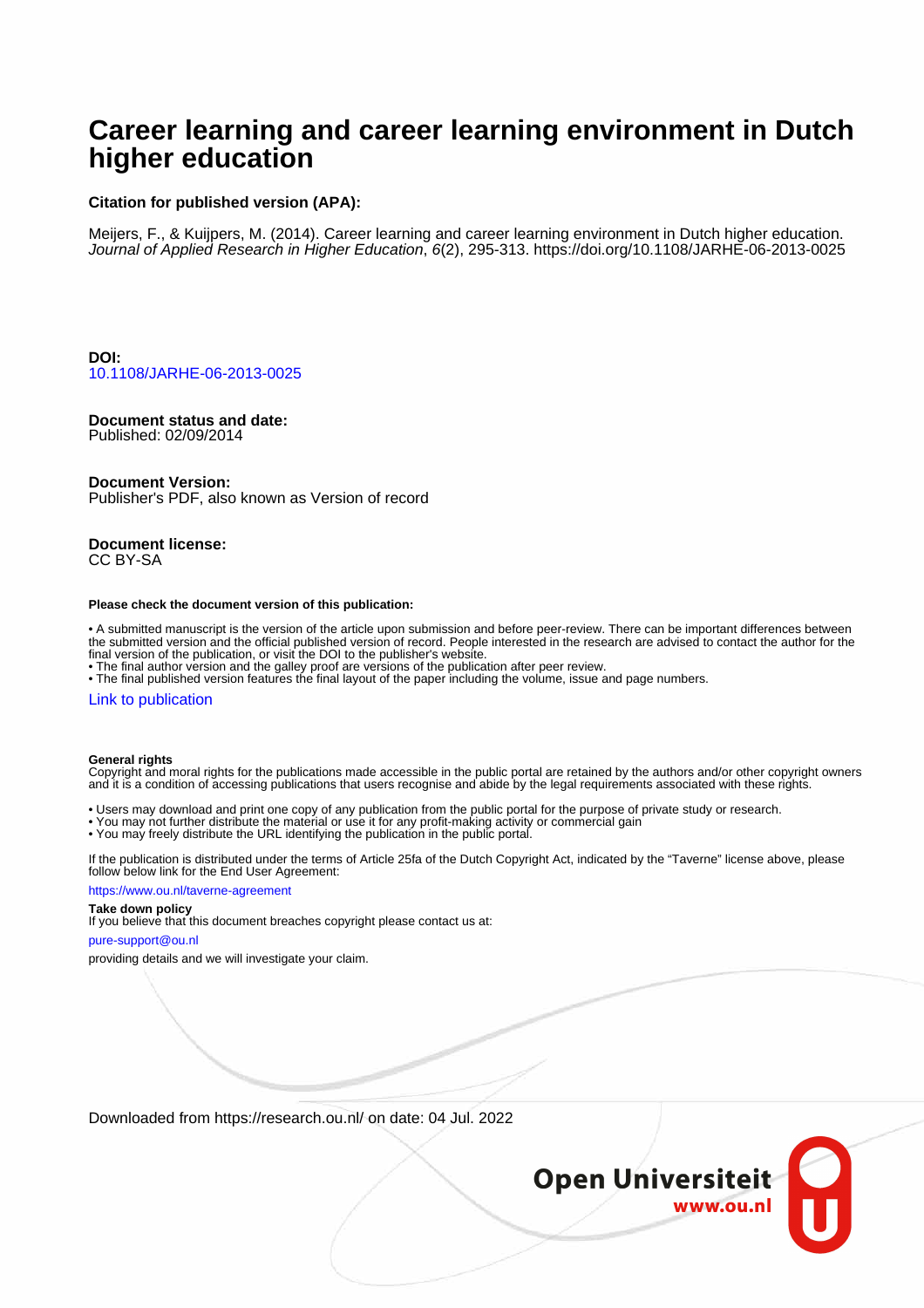

# Career learning and career learning environment in Dutch higher education

Frans Meijers

Research Group Pedagogy of Career Development, The Hague University of Applied Sciences, The Hague, The Netherlands, and Marinka Kuijpers LOOK, Open University, Heerlen, The Netherlands

Career learning environment

# 295

Received 25 June 2013 Revised 17 September 2013 Accepted 20 November 2013

## Abstract

Purpose – The purpose of this paper is to focus on the effects of career development and guidance among students (age 17-23) enrolled in higher education in The Netherlands. First the paper explores whether the development of career competencies contribute to career identity, learning motivation, certainty of career choice and drop out, and also whether the learning environment affects these variables. In the study, four career competencies are identified: career reflection (reflective behavior), work exploration (exploring behavior), career action (pro-active behavior) and networking (interactive behavior). Aspects of the learning environment that are taken into account are practice- and inquiry-based curriculum and career guidance conversations.

Design/methodology/approach – A questionnaire-based study was carried out among 4,820 students and 371 (school) career counsellors in 11 universities.

Findings – The results show that career competencies are related to learning motivation, career identity, certainty of career choice and drop out threat. The learning environment also contributes to these outcome variables. Students who participate in a practice-based and inquiry-based curriculum, and who have helping conversations about their study with their teachers, feel more motivated for learning, are more certain of their career choice and are less likely to quit their study.

**Research limitations/implications**  $- A$  limitation of this study is that, due to the cross-sectional design with no control group, no strong evidence for effectiveness can be presented. Moreover, the lack of well validated instruments limits the value of the results. The explained variance of the outcome variables, however, does indicate that there are relationships between career competencies and career learning environment on one hand, and career identity, learning motivation and certainty of choices on the other.

Practical implications – Constructing and attributing meaning when engaging in these dialogues is of central importance; the development of personality traits and qualities only takes place when those learning find the content meaningful (and that is something quite different than content being considered "necessary"). In order to achieve such a learning environment within the dominant educational culture, transformative leadership is essential. Such leadership, however, is rare in Dutch universities of applied sciences until now.

Social implications – Universities are increasingly acknowledging that they have a strong responsibility to guide students not only in their academic growth, but also in their career development. Universities – and especially universities of applied sciences – cannot leave this task to the public or private sector for two key reasons. First, universities are funded by the government and are therefore expected to prepare their students adequately for life in our individualized society as well as for the labor market. In the second place because organizations in the private and public sector often lack the knowledge and the motivation to guide young people on their career paths.

**Originality/value** – A limitation found in the research, as well as in actual career interventions in Journal of Applied Research Education schools, is that they focus on change in students' knowledge, attitudes and decision-making skills, while students' behaviors are not examined. Hughes and Karp (2004) maintain that research should focus on exploring the relationships between guidance interventions and positive students' behavioral outcomes. Therefore, the paper concentrates – in search of the influence of school-based career



Education Vol. 6 No. 2, 2014 pp. 295-313  $\odot$  Emerald Group Publishing Limited 2050-7003 DOI 10.1108/JARHE-06-2013-0025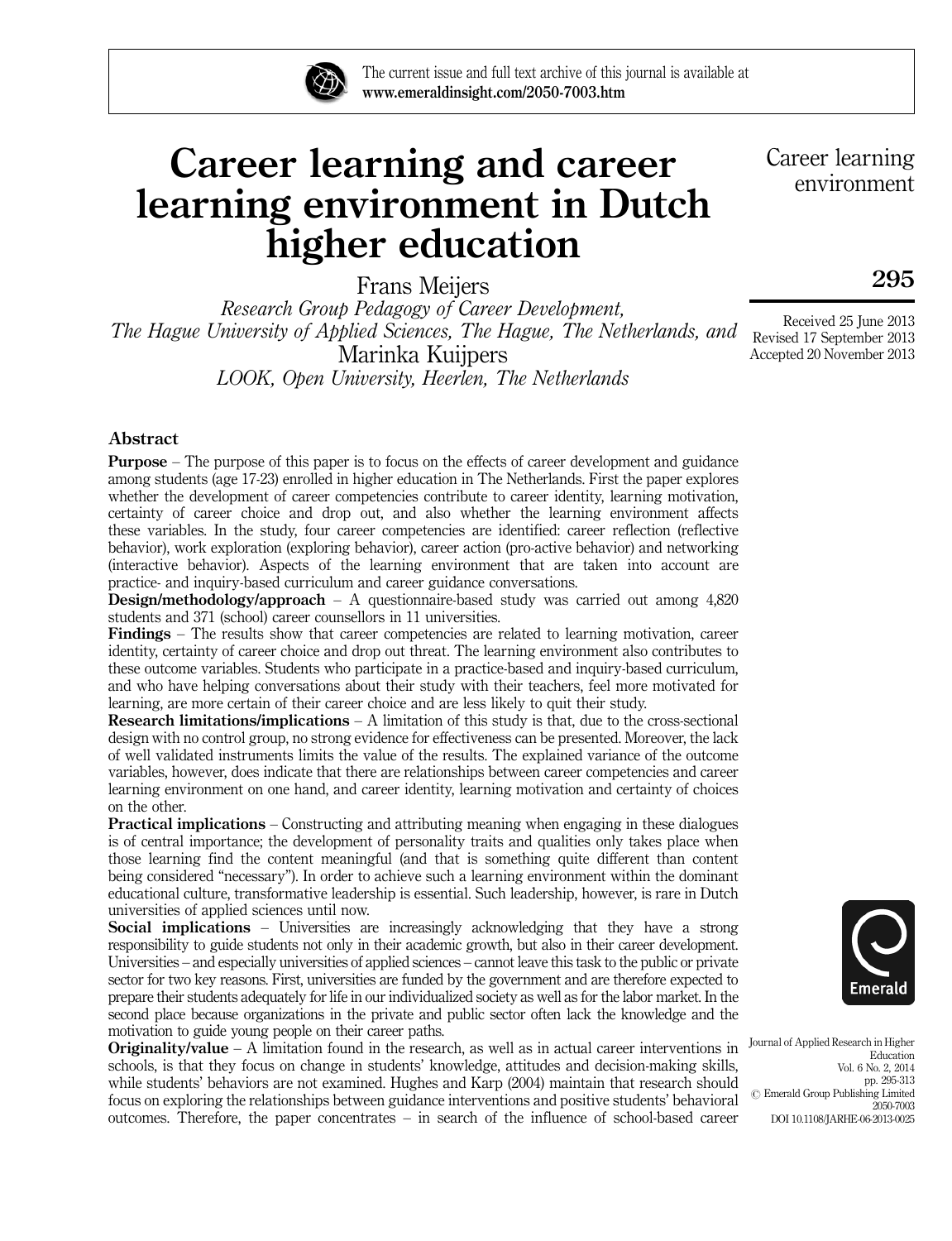interventions – not on decision-making skills, attitudes or knowledge but on actual career behavior, i.e. career competencies of students. Keywords Career development, Learning environment Paper type Research paper JARHE 6,2

## 1. Introduction

296

The future of the majority of youngsters is very uncertain. "Grand narratives," that gave identity and direction in life, have disappeared leaving youngsters (and many adults) with the problem how to give meaning to their lives themselves (Giddens, 1991; Beck, 1994; Amundson, 2010). Careers do not develop within clear boundaries anymore and are, therefore, to a large extent unpredictable (Arthur et al., 2005; Pryor and Bright, 2011). At the same time, however, youngsters are expected to be intrinsically motivated when they enter the labor market, because the personalities of employees in a service economy are becoming an increasingly important production factor (Sennett, 1998; Irving and Malik, 2005; Bimrose and Hearne, 2012). Thirty years ago, 100 percent of the vacancy descriptions for jobs requiring higher education in the Netherlands, clearly noted what the required education was, 50 percent described the necessary work experience and 20 percent outlined the preferred interest for the job (Van Beek, 1993). Nowadays, all vacancy descriptions contain general competencies, of which half relate to employability and personal development in terms of flexibility, learning ability and reflective and pro-active behavior. Even for jobs in for-profit organizations, qualities such as passion, ambition and self-development are listed under the requirements (Kuijpers, 2007).

Universities are, therefore, increasingly acknowledging that they have a strong responsibility to guide students not only in their academic growth, but also in their career development ( Jarvis and Keeley, 2003; Gysbers and Henderson, 2005). Universities – and especially universities of applied sciences – cannot leave this task to the public or private sector for two key reasons. First, universities are funded by the government and are therefore expected to prepare their students adequately for life in our individualized society as well as for the labor market (Kronman, 2007; Trilling and Fadel, 2009; Wagner, 2010). In the second place because organizations in the private and public sector often lack the knowledge and the motivation to guide young people on their career paths ( Johnson, 2009; Organisation for Economic Co-operation and Development, 2006). They assume – as their personnel ads frequently demonstrate – that aspiring workers have made a clear career choice when they enter an organization. Universities can also not leave the task to students, as brain research shows they are seldom able to make these choices without guidance (Schwartz, 2004; Stuss and Anderson, 2003; Meijers and Lengelle, 2012).

In Dutch universities, a mismatch exists between "theory in use" and "espoused theory" (Argyris and Schön, 1974). The espoused theory states that students – in order to deal with the effects of the individualization of society, the emergence of an unpredictable career and the growing emotionalization of work – have to develop not only career competencies (Kuijpers and Scheerens, 2006) but also a career identity (Savickas et al., 2010). Career identity can be defined as a story told by a person, expressing his/her life theme(s) and the way (s)he identifies her/himself based on these life theme(s) with a specific occupation or career (Ashforth et al., 2008). Life themes provide the unity in life (hi)stories and can be viewed as "an existing and enduring orientation that guides interpretation and action" (Cochran, 1997, p. 60). A career story helps a person to define who one is and how one should act in the changing career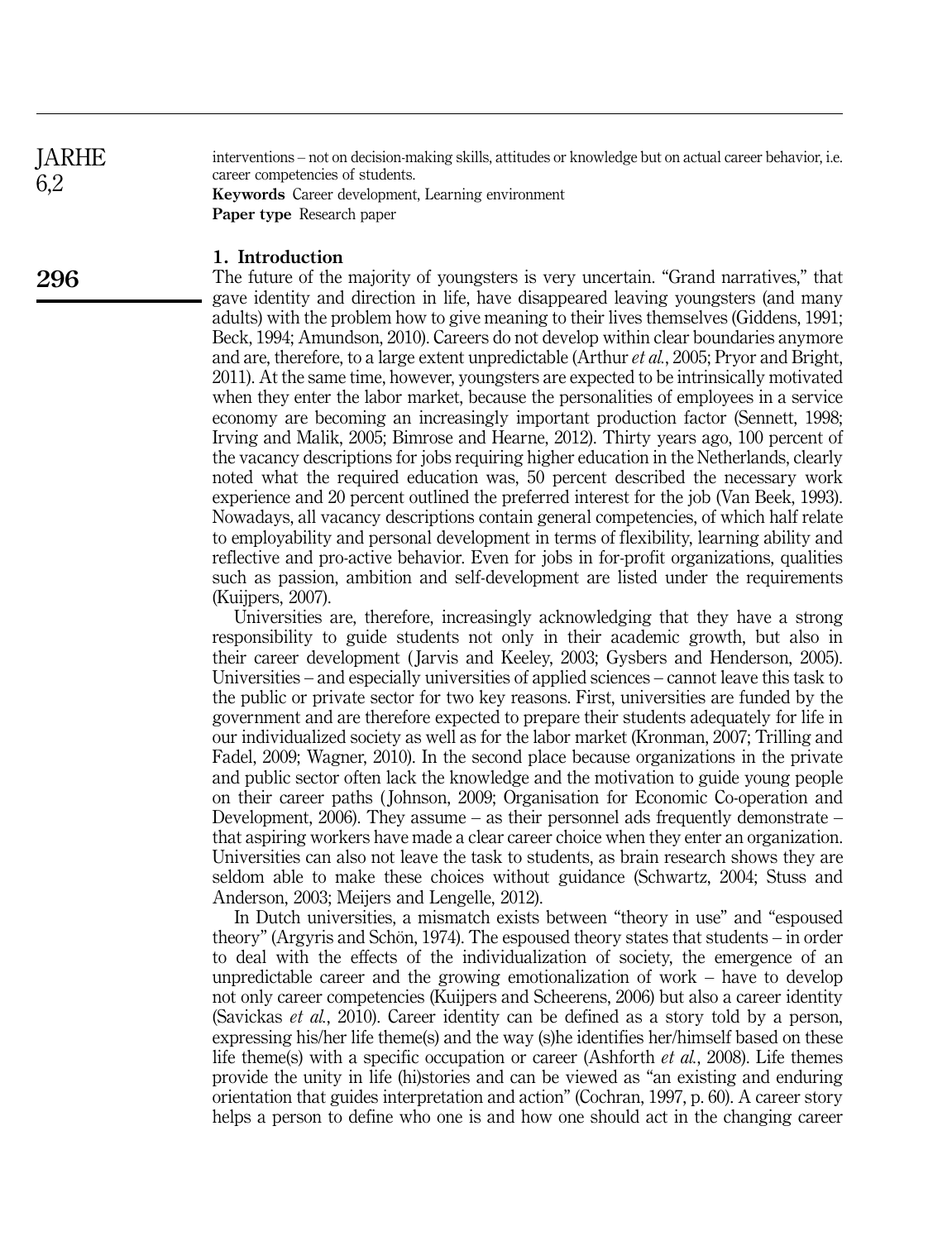context, by giving meaning and direction (Wijers and Meijers, 1996; Meijers and Lengelle, 2012; Lengelle *et al.*, 2013). The theory in use, however, is still predominantly the trait-and-factor approach (European Commission and OECD, 2004; Organisation for Economic Co-operation and Development (OECD), 2004; Sultana, 2004; Irving and Malik, 2005; Watts and Sultana, 2004; Reid and West, 2011). In this approach focus is placed on achieving the best possible match between the skills of an individual and the "right" education, training or job opportunities. It is assumed that students can match their skills with education, training or job opportunities efficiently, if they have enough information about their own skills, preferences and personality and the educational, training or job requirements. Many scholars, however, have argued that there is little research supporting the trait-and-factor approach as a viable way of career development; especially its usefulness in fluid labor market conditions has been questioned, since matching assumes a degree of stability (Mitchell and Krumboltz, 1996; Sharf, 1997; Krumboltz and Worthington, 1999; Pryor and Bright, 2011). Career paths have become unpredictable and research and practice show that it is no longer possible to make career choices in a purely rational and information-based way (Mitchell et al., 1999; Guindon and Hanna, 2002; Krieshok et al., 2009; Savickas, 2013). It is, therefore, not surprising that students overall are negative about the guidance they receive and to a large extent consider it useless (Mittendorff, 2010; Foskett, 2004).

At the same time, however, it is clear that the managers responsible for guidance in universities have little or no vision regarding career guidance and counselling that aims at the development of career competencies and a career identity. They simply invest in providing information (mainly because the costs are much lower than providing narrative career guidance), while at the same time expecting that students acquire a career identity (Kuijpers and Meijers, 2012). In part, the lack of a clear vision among managers is the result of the lack of consensus about what constitutes effective career guidance in an educational context (Law, 2005; OECD, 2004).

#### 2. The effects of education-based career development: an overview

Despite it's shortcomings, the trait-and-factor model is dominant in effect studies. Sampson et al. (2003) suggest that the apparent lack of progress in the development of useful accountability-based and evaluation models is linked to the absence of conceptual and operational constructs that define the outputs of career service interventions. The trait-and-factor model, however, offers clear constructs that are relatively easy to measure: "informed choice" and  $-$  along with that  $-$  "decision making." Almost all effect studies concentrate on the question if a specific guidance intervention results in more informed choices and/or better decision making; only a few researchers concentrate on the process of guidance (Bimrose *et al.*, 2004).

When it comes to guidance, research shows that the focus of careers education and guidance is mainly on helping students with their academic achievement and not on helping students plan and prepare for their work roles afterwards (Parsad *et al.*, 2003; Meijers, 2001, 2008). There is evidence, however, scattered, that in terms of careeridentity development the latter affects a number of outcome measures. Oliver and Spokane (1988) and Whiston *et al.* (1998) show that career interventions that try to help students plan and prepare for their work roles, have the most impact on the development of career decision-making skills, as compared to other possible skills (such as career-related knowledge or career-related self-concept development). These results are confirmed by Savickas (1990), Brusoski et al. (1993) and McWhirter et al. (2000) who showed that students who took a career-decision-making course

Career learning environment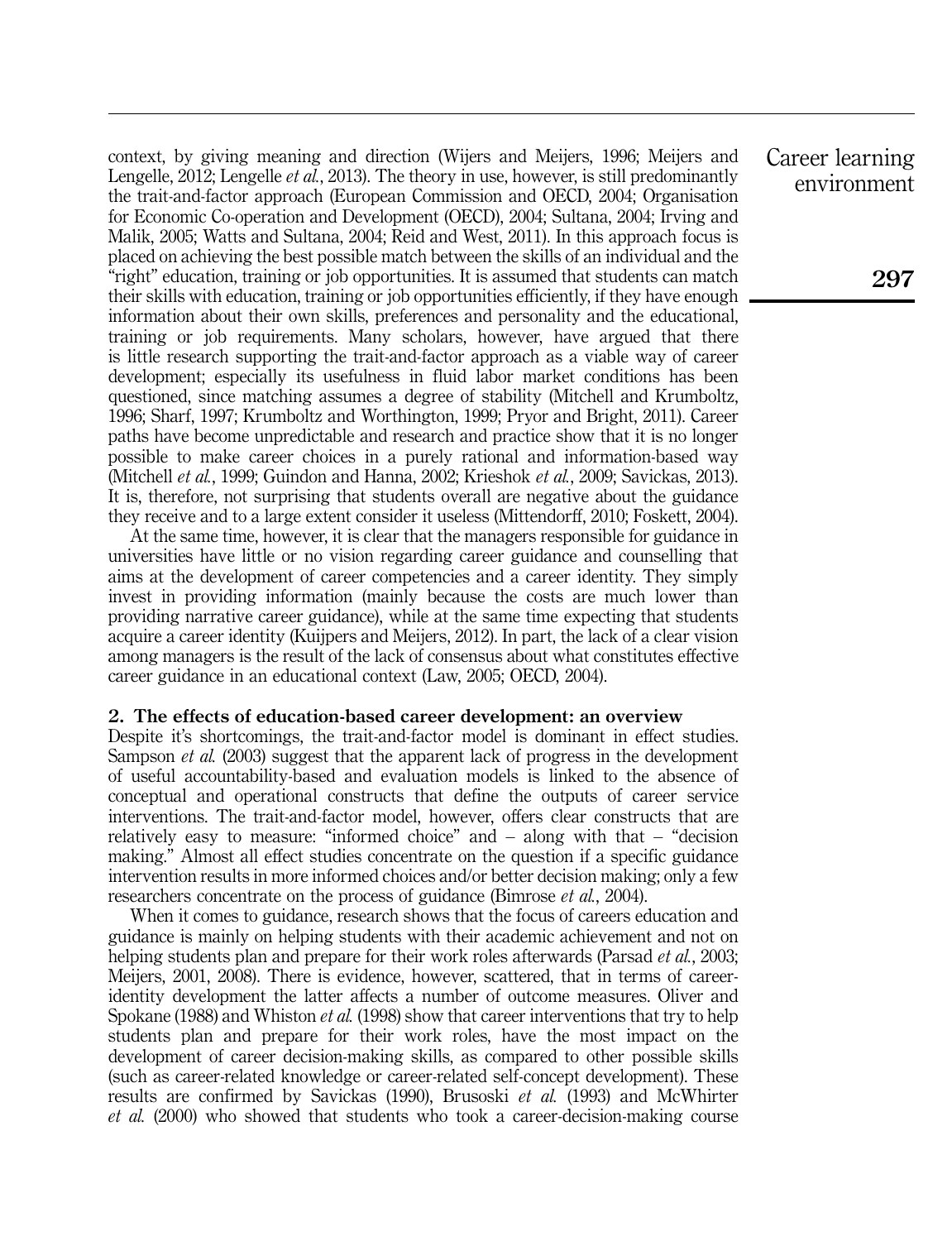demonstrated less career-related indecision at the end of the course than did a comparison group. O'Hara (cited in Hughes and Karp, 2004, p. 22) and Lent et al. (1986) found a positive relationship between participation in a career course and increased scores on an inventory of career orientation, indicating that students are engaged in increased career planning and career exploration. Killeen et al. (1999) show that participation in The Real Game – a game that forces participants to make career decisions – results in an increase of knowledge of work and occupations. Knowing how the world of work is organized, eases the process of vocational decision making and job transition. Especially important is the acquisition of a "compact view of the world of work at a more manageable level of abstraction" (Dawis, 1996, p. 239). Career interventions, that help individuals to gain self-knowledge about where they can be satisfactory and satisfied workers, also ease occupational choice-making and enhance work adjustment (Savickas, 2002). Hughes et al. (2002), Killeen (1996) and Killeen et al. (1992) show that effective guidance has "immediate outcomes," especially enhanced knowledge and skills including the ability to create effective transitions, change attitudes including building self-confidence and esteem, which increases motivation and the willingness to consider new employment or learning options. Riverin-Simard (2000) and Harrington and Harrigan (2006) conclude that of the different types of career guidance interventions, individual counseling interventions are the most effective. However, according to Hughes and Karp (2004), there is little evidence that any of these gains – either academic or career-related – are maintained over time.

## 3. Research question and research model

A limitation found in the research, as well as in actual career interventions in schools, is that they focus on change in students' knowledge, attitudes and decision-making skills, while students' behaviors are not examined. Hughes and Karp (2004) maintain that research should focus on exploring the relationships between guidance interventions and positive students' behavioral outcomes. Therefore, we concentrate – in search of the influence of school-based career interventions – not on decision-making skills, attitudes or knowledge but on actual career behavior, i.e. career competencies of students. Career competencies, according to Kuijpers and Scheerens (2006), include the following items: making concrete the thinking about one's own motivation and aptitudes (career reflection), giving shape to one's own career path by exploring the options in study and work (career exploration), truly steering one's own learning process (career action), and building and maintaining of a network (networking). Previous research (Kuijpers *et al.*, 2011; Kuijpers and Meijers, 2012; Meijers *et al.*, 2013), that focussed on the relation between career competencies and the learning environment, showed a dominant approach in education, in which knowledge about person and environment for the most part is not based on real-life experiences with work. Instead, "career knowledge" is created by instruments and professionals and transmitted by standardized methods that are not aimed at the creation of personal meaning via dialogue, and do not support the development and use of career competencies. A learning environment, however, that stimulates real-life experiences with work and a dialogue about these experiences does contribute to the use of career competencies. Even when personality traits of the students and their education are taken into account, we see that the characteristics of the learning environment influence most the degree to which and the kind of career competencies learned and used by students. In particular, the career dialogue with teachers and the conversation students have in the workplace with professionals has proven to be

298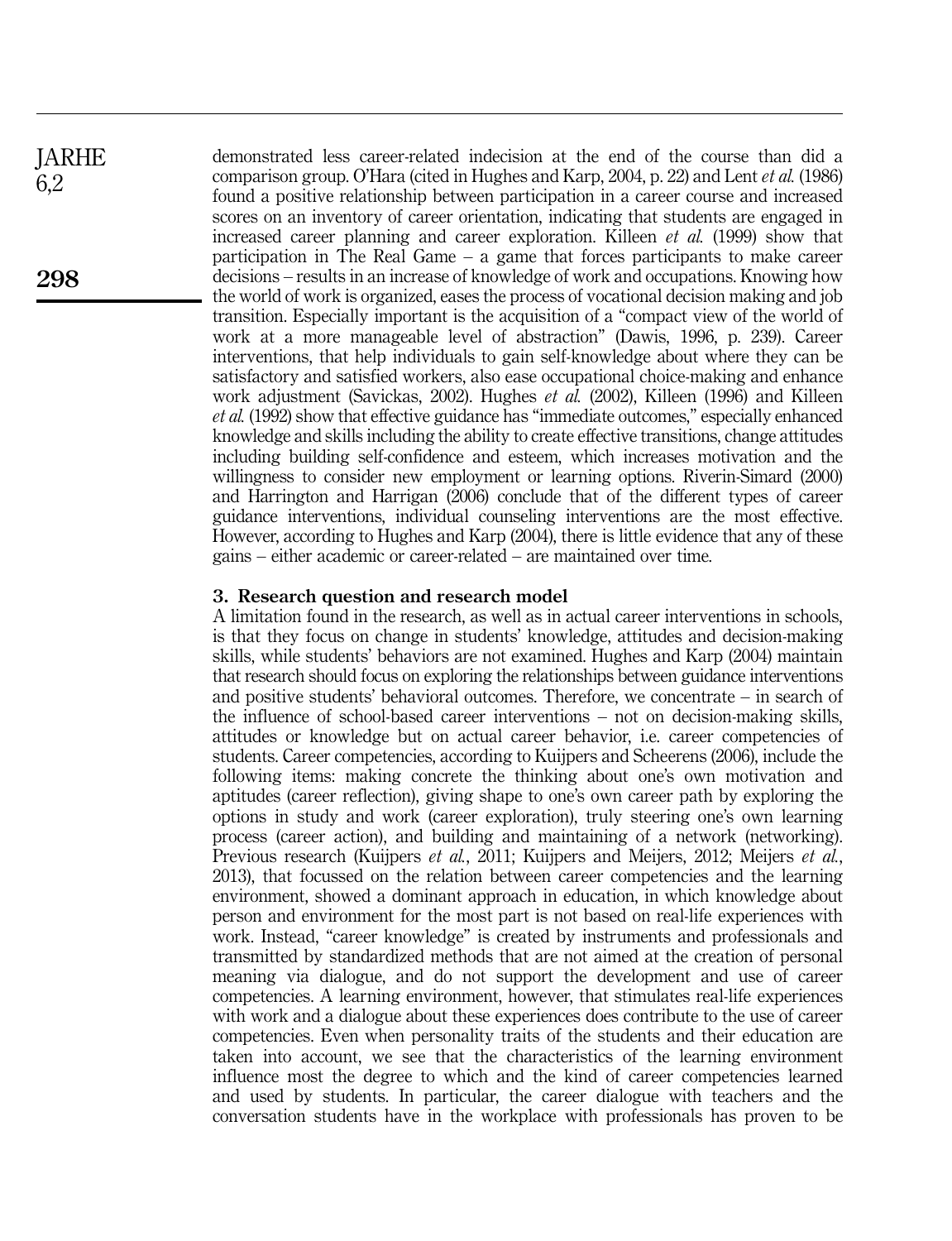crucial. Both contribute to career reflection, career exploration, career-action, and networking; this dialogue is also more strongly correlated with the development of career competencies than personality traits are.

As stated before, employers expect new employees to have more intrinsic motivation than three decades ago. Most students, however, are more extrinsically (i.e. getting a degree) than intrinsically (i.e. becoming a professional in a specific occupational context) motivated when they enter university (Prawat, 1998; Light, 2001; Hargreaves, 2003; Nichols and Berliner, 2007). The reason for this is that the majority of students – at least in the first two years of their study – is uncertain about their career choice, leading to a high drop-out rate (Dieleman and Meijers, 2005). Building on previous research regarding the relationship between career competencies and learning environment (Kuijpers and Meijers, 2012; Kuijpers et al., 2011), we want to investigate the effect of career competencies on career identity, learning motivation, certainty of career choice and threat of drop out.

The research presented here has an explorative character and aims to provide an answer to the following question:

What is the relationship between career competencies on the one hand and career identity, learning motivation, certainty of career choice and drop out threat on the other hand, when we control for personal and situational factors and account for the influence of the learning environment?

The variables that have been taken into consideration and the relationships that have been analyzed in this study, are shown in Figure 1. All arrows between blocks of variables represent regression coefficients between all predictor and all predicted variables.

## 4. Method

## Sample

The study sample is drawn mainly from students of 11 universities of applied sciences. The study programs offered by universities of applied sciences are career oriented. Acquiring practical work experience through internships is an integral part of professional study programs. These universities have less status than research universities, but function under the same laws and rules as research universities. The sample was drawn via a multi-stage process. In the first stage, representatives of all 41 universities of applied sciences in The Netherlands were invited to a conference



Career learning environment

299

Research model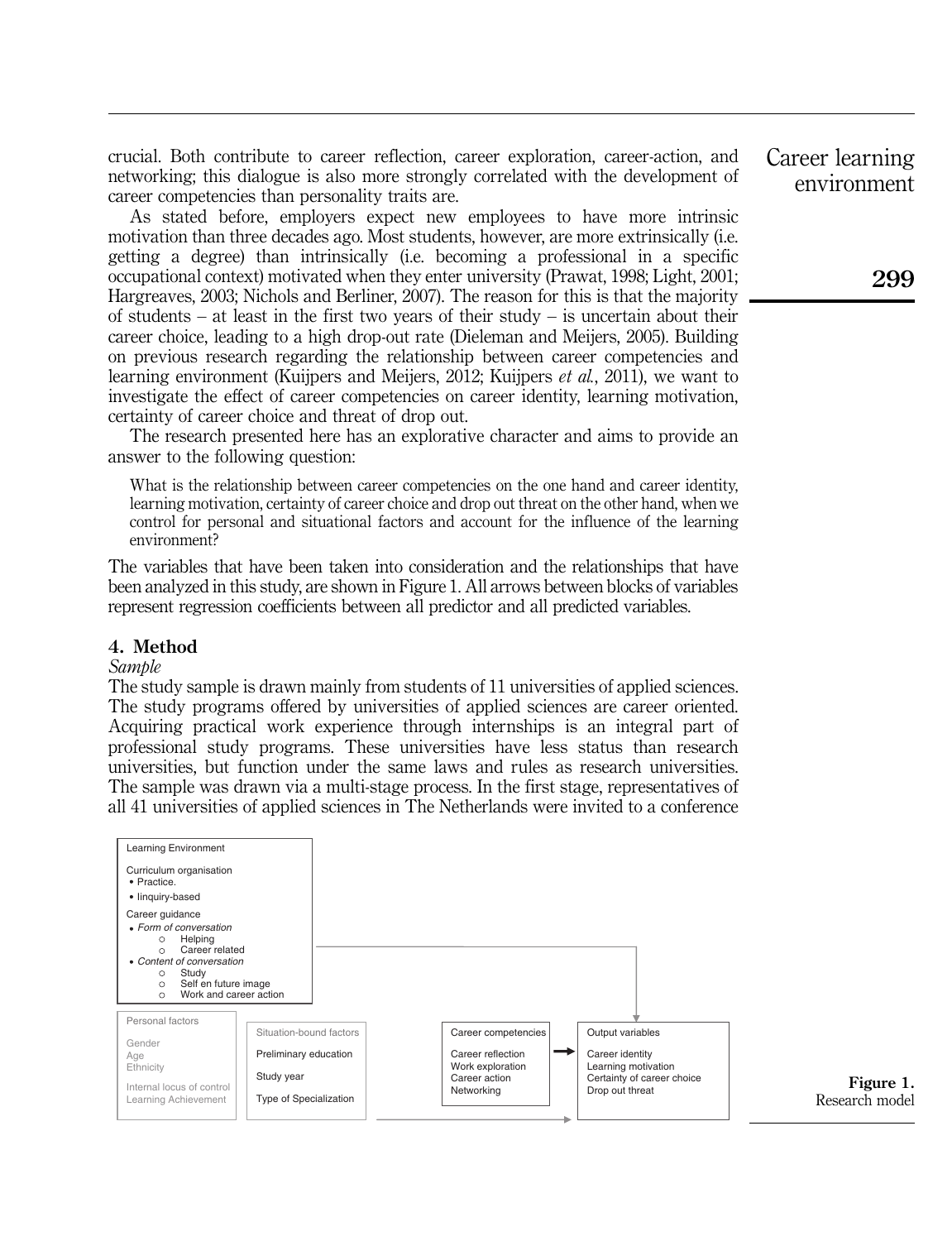concerning career guidance and counseling, organized by LOPA (the National Platform for Personnel and Labor) in Fall 2007. Representatives of the attending universities were approached by the researchers and asked whether they would like to participate in the present study. Teachers – and their students – were then selected by each positively responding university, and were asked to participate. Participating universities were spread throughout The Netherlands, and covered inner-city as well as rural regions. There are no significant differences between participating and non-participating universities with respect to size, university population (especially with respect to gender and ethnicity), and environment (urban vs rural). However, participating departments of the universities are likely more positive toward career guidance and counseling than non-participating departments. The questionnaire was completed in person during a class in groups of 15-35 students; at the same time the teacher completed a questionnaire. One of the researchers was present to introduce the research project and to answer questions. Participation was voluntary and anonymity was guaranteed. The sample is hierarchically structured. Three levels can be distinguished: students are nested in groups per teacher, which are in turn nested within institutes. Therefore a multi-level analysis approach is chosen by which the hierarchical data structure can be appropriately handled.

#### Construction of instruments

The instrument used for collecting data from the students, a self-evaluation-based questionnaire of 129 items, was developed in five phases. First of all, an analysis was made of existing questionnaires in the area of career development. Since no existing instrument was found that was directly useful for this study, the questionnaire of Kuijpers and Scheerens (2006) became the foundation of the instrument used here to measure career competencies. Second, a pilot questionnaire was presented to eighteen students by way of interviews. Each individual item of this pilot questionnaire was discussed with each student. The questionnaire was consequently amended and then evaluated by a language expert and a methodologist. Third, the questionnaire was presented to 200 students for an examination of the psychometric performance of the items and scales, with the intention of possibly culling the number of items for the definitive questionnaire. Finally, for an evaluation of the face validity the results of the process were presented to a board of experts in the field of career development.

The questionnaire consisted of the following components.

Career competencies: based on Arthur et al. (1999), Kuijpers and Scheerens (2006) originally distinguished five career competencies; in the research presented here a four factor model of career competencies fitted best (tested by confirmatory factor analyses with MPLUS version 4.2). The four factor model obtained a  $\chi^2$  equal to 7,869 with  $df = 428$ , and a RMSEA equal to 0.06. CFI and TLI were equal to 0.83 and 0.81, respectively. This indicated that the data deviated significantly from the predictions of the model. The four factor model contains career-reflection (characterized by reflective behavior), work exploration (characterized by exploring behavior), career action (characterized by pro-active behavior) and networking (characterized by interactive behavior). The response categories of the items vary from  $1 =$ strongly agree to  $5 =$ strongly disagree. The variables demonstrate adequate internal consistency (Cronbachs  $\alpha$  0.74 to 0.84). Career reflection was measured by 11 items. An example item is: "I use experiences that make me feel happy in order to find out what I really consider important in life." Work exploration contained seven items, for example: "I explore what the problems are in the work that I study for." Career action was

300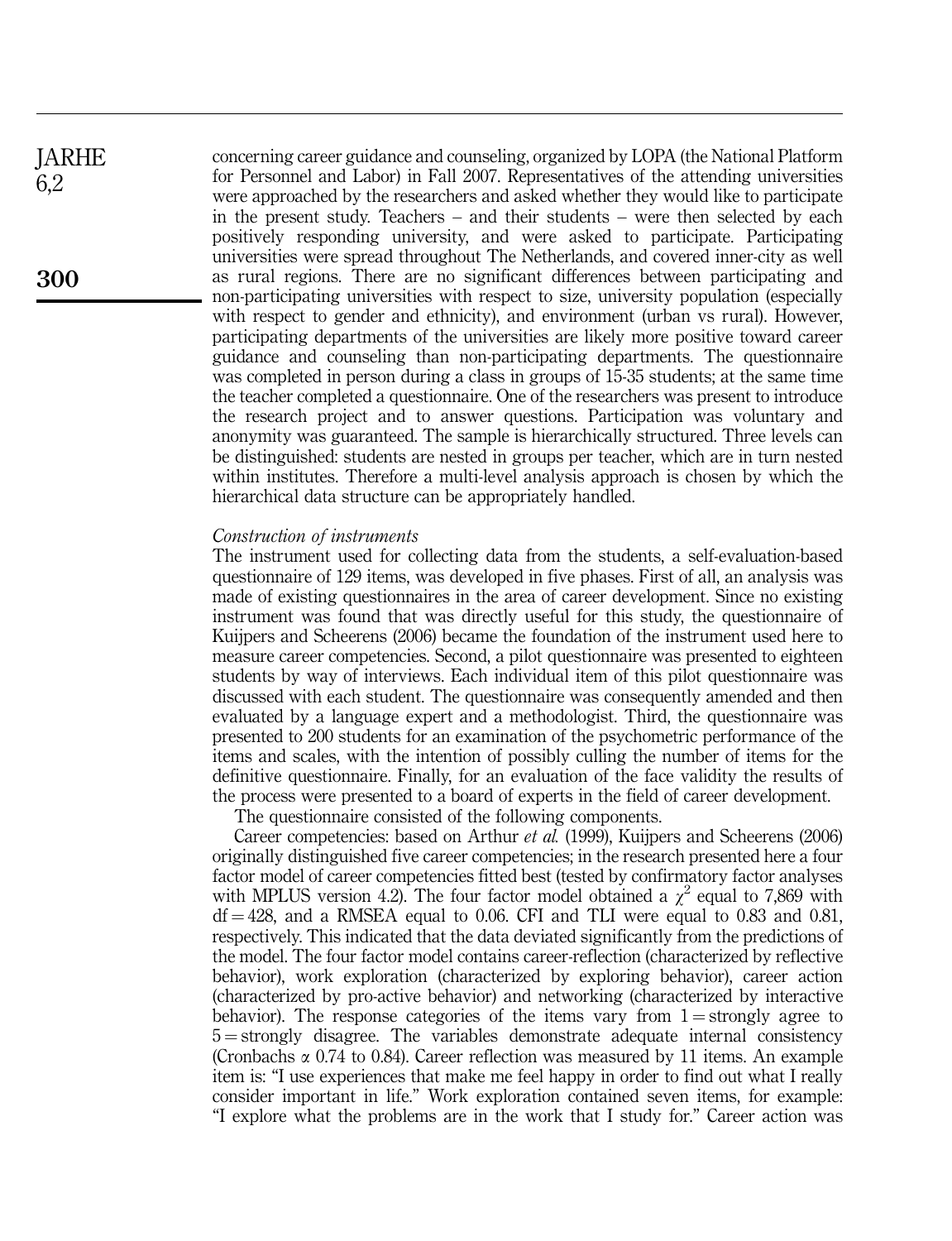measured by seven items, for example, "I do extra things in my training, so that I have more chance at getting interesting/enjoyable work." Networking contained seven items (f.i. "I talk to skilled people about my future plans").

Learning motivation is measured in eight items, based on the contribution of the students in their course of study. This instrument was used and tested in Dutch education by De Bruijn et al. (2005). Example items are: "I work hard at this course of study" and "When I have something to do for this course of study, I start on it right away."

Career identity can be defined as a story told by a person, expressing his/her life theme(s) and the way (s)he identifies her/himself based on these life theme(s) with a specific occupation or career (Ashforth et al., 2008). A career identity is co-constructed, socially situated and performed in interactions. According to Hermans and Hermans-Konopka (2010) this co-construction is a practice of positioning, whereby "master narratives" (Davies and Harré, 1990) and discourses – as LaPointe (2010, p. 2) puts it – "position individuals and construct their identities in the interaction between narrator and audience.  $[\,\ldots]$  Positioning refers to the process through which people can adopt, resist and offer the subject positions made available in discourses and master narratives." It is, however, impossible to measure this process of positioning via questionnaires. Therefore, we measure career identity by its outcomes: as the commitment a person has toward specific occupational activities or a specific career. We have operationalised career identity in terms of experienced security with regards to self-knowledge, the current course of study and future work, and the self-confidence derived from this. Career identity was measured with an instrument, consisting of ten items. Example items are: "My heart is in the work I'm learning to do," "I know how my future as career man or woman will look like" and "Due to my study I have confidence in my future."

Certainty of career choice is measured with the instrument developed by Germeijs and Verschueren (2007). The response categories of the items vary from 1 to 6. Example items are: "Could your study direction choice change nevertheless?" (1 = certainly,  $2 =$  with little difficulty,  $3 =$  probably yes,  $4 =$  probably no,  $5 =$  no hard,  $6 =$  certainly not), and "Are you sure about your study direction choice?"  $(1 =$  definitely,  $2 =$  yes,  $3 =$  a little,  $4 =$ not really,  $5 =$ no,  $6 =$ definitely not) (reversed coded).

Drop-out threat is measured by four items about the intention to quit the present study. For example: "I intend to complete my study no matter what (reversed coded)" and "I will quit my study."

## Career-oriented curriculum organization

The degree to which a curriculum's organization was practice- (eight items) and inquiry-based (seven items) was evaluated by students as well as their teachers with the same questions. The theoretical framework provided insight into characteristics of curriculum organization, and the role of dialogue in student guidance. Relevant items were generated on the basis of these sources. Example items for practice-based curriculum organization are "The university gives me the opportunity to find out in practice what kind of work best suits me" and "Experiences outside the university (like work, hobbies and working as a volunteer) are recognized in my study." Example items for inquiry-based curriculum organization, are: "In the program I can make choices about what I learn" and "I have my own learning goals that differ from others." In addition, students were asked how many job placements they had had.

Career-oriented guidance. Students were asked with whom and how often they talk about their learning and/or professional career (never, one to four times a year, monthly Career learning environment

301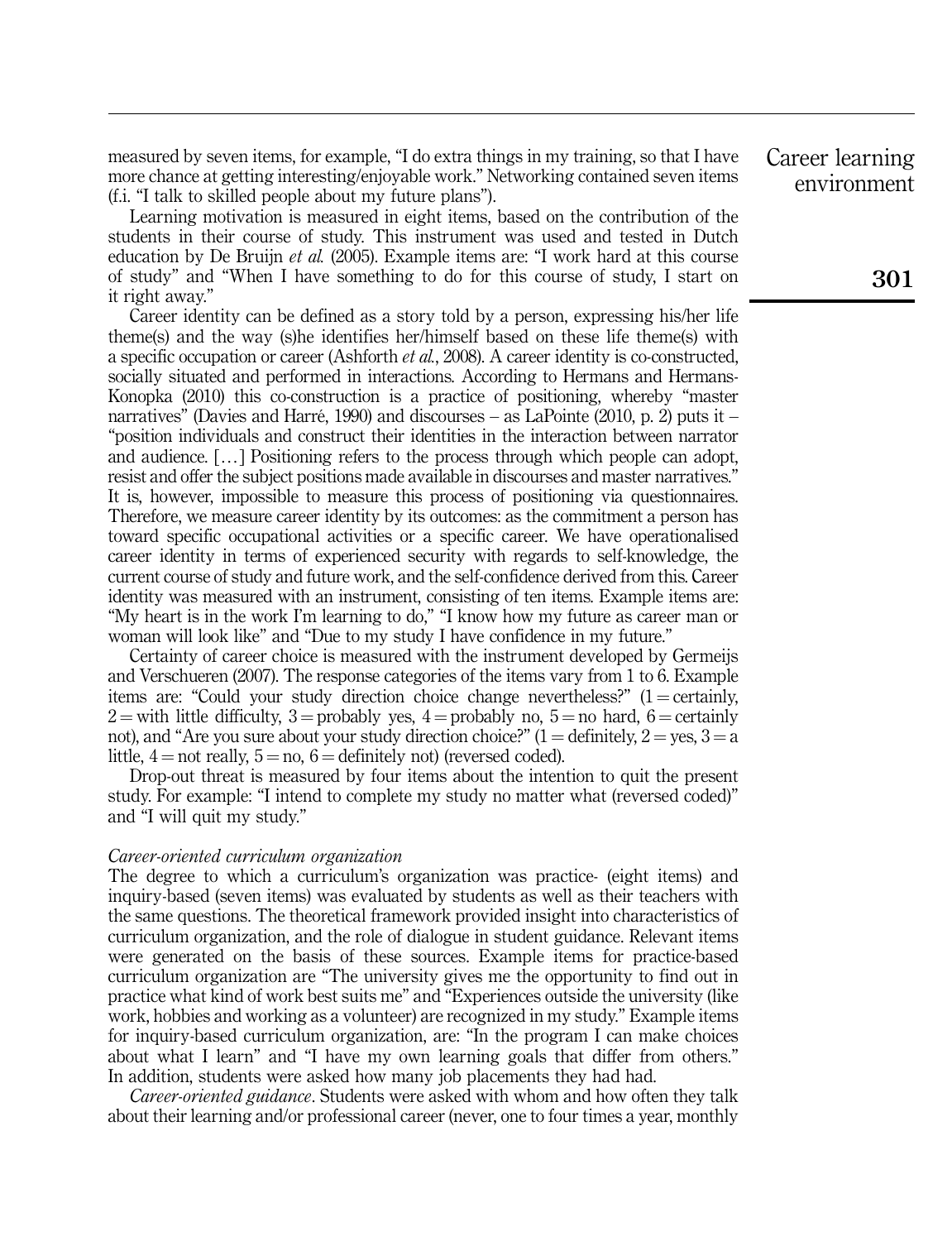or weekly) with a university career counselor, a career coach (often a teacher), a mentor (also a teacher), a practical guide at the workplace, a teacher or with fellow students in a group conversation. They were asked who determines the content of the career counseling discussions. Possible responses are as follows: mostly the teacher, slightly more often the teacher, both equally divided, slightly more often the student, mostly the student. Then students were asked to what extent certain contents and forms are addressed in the career conversation. Forms of conversation that were measured were: helping form (eight items) and reflective-active form (six items). Example items from the helping form include: "My teacher give me lots of information about possible further education." Example items for the reflective-active form: "My teacher makes me think about my future" and "My teacher encourages me to learn new things that I find challenging." Contents of conversations that were measured, were study performance (five items), images about self and future (six items), and concrete actions regarding work and career (six items).

## Personal- and situation-bound factors

Besides the characteristics of the learning environment previously mentioned, personal variables play a role in whether career competencies are learned. First, the degree to which students develop a career depends on their gender. From research done by Patton *et al.* (2004) it became clear that girls score higher on competence with regards to making career choices than boys, however, male students turned out to be more sure of their career choices. Age is also related to career choice and competence: the older students are, the better they prepare for career choices (Creed *et al.*, 2005) and the more sure they are about their careers (Rowland, 2004). Patton *et al.* (2004) show that an internal locus of control contributes to the career planning, self-knowledge, knowledge of the work attitude and better career choices. Rotter (1966) uses the concept "locus of control" to express how people perceive the connection between their own actions and the resulting outcomes. If a person attributes success or failure to his own actions, one speaks of an internal locus of control. Internal locus of control was measured by six items, used and tested in Dutch education by Den Hertog (1992). Achievements were used as indicators of cognitive abilities based on the assumption that the degree to which individuals develop competencies might be partly dependent upon their cognitive abilities (Van Merriënboer and De Croock, 2002). Students were therefore asked to respond to the statement: "In the past 3 months, I received only pass grades."

Situational variables were year of study and the type of program that students were participating in. The programs were divided into the following groups: technical studies, economics, agriculture, healthcare and education.

#### Statistical analyses

To investigate the extent to which career competencies contribute to career identity, learning motivation, certainty of career choice and threat of drop out, regression analyses were carried out. The four career outcome scales were used as dependent variables and the variables describing career competencies and the learning environment were used as independent variables. Individual- and situational- characteristics (gender, age, previous education, locus of control, study results, and study year and programtype) were included as potential confounders.

The total amount of explained variance was examined, and a block-wise regression was also employed to establish the contribution (to the explained variance) of career competencies in addition to the learning environment characteristics, and the personal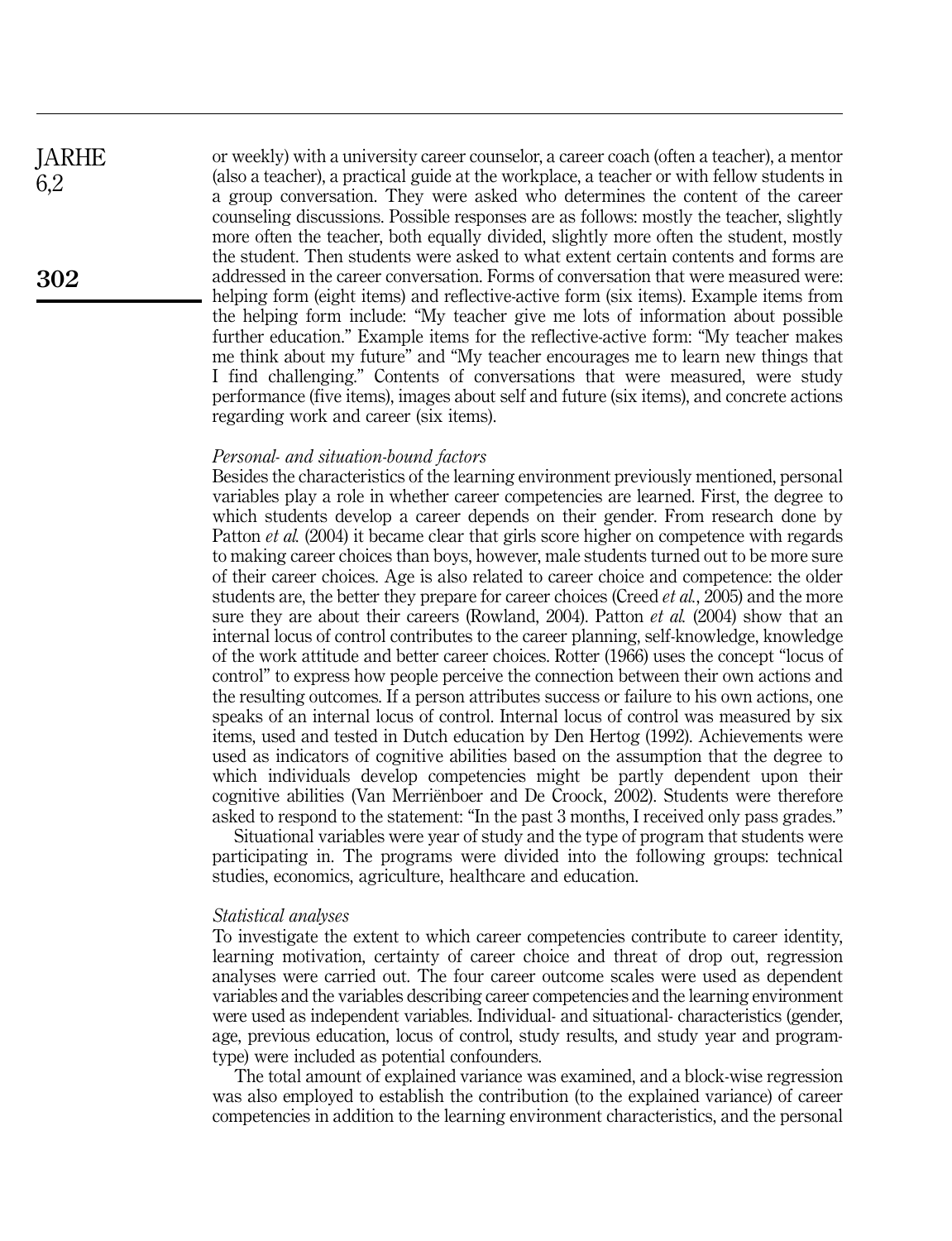and situational characteristics. Due to the hierarchical nature of the data (students within classes within universities), multi-level regression was conducted, using the MLWIN v.2.0 program (Rasbash et al., 2005). All continuous variables were normalized to a mean of zero and a standard deviation of 1.0. Because the explorative nature of the study, all hypotheses were tested two-sided and  $p$ -values  $< 0.05$  were considered to be significant.

## 5. Results

## Sample accrual

A total of 4,820 students from different departments of 11 universities of applied sciences participated in the study. The students are studying at the departments of Healthcare (22 percent), Technical Studies (24 percent), Economics (30 percent), Education (16 percent) and Agriculture (8 percent). Of all students at Dutch universities of applied sciences in the course year 2008-2009 22.4 percent are registered in Health Care, 16.4 percent in Technical Studies, 37.2 percent in Economics, 1.2 percent in Agriculture and 22.8 percent in Education (Centraal Bureau voor de Statistiek (CBS), 2010, p. 254). In the research group, students taking Economics and Education are somewhat underrepresented and those taking Technical Studies and Agriculture are over-represented.

## Sample characteristics

Student characteristics, characteristics of their university, and characteristics of their learning environment are displayed in Table I. Slightly fewer than half of the responding students were male, and 18 percent of the students have at least one parent who is born outside The Netherlands. Their average age was 21 years; this variable is also quite skewed, with a number of students being older than 30 years. The previous education of most of the students is general secondary education: 56 percent have an education from a school of higher general secondary education (HGSE) and 12 percent have pre-university education (PUE). Nearly 29 percent of the students completed secondary vocational training and are therefore certified professionals, only at a lower level than their current study trains them for. The research group as it relates to previous schooling, gender and age, accurately represents the student population involved in Dutch universities of applied sciences (CBS, 2010, p. 254).

Two-third of the students score reasonably high on internal locus of control  $(>3)$ , the average score is 3.25 on a scale from 1 to 4. The learning achievements are, for most of students, (60 percent) satisfactory for the most part; 11 percent of the students have mostly low marks and 24 percent of the students have only high marks. A large group (41 percent) of students are in their second year of study; only 12 percent are first year students, 22 percent are in their third year and 25 percent are in their fourth year or have studied for more than four years.

All multi-item scales have an adequate Cronbach's  $\alpha$  (i.e.  $\geq 0.70$ ), with the exception of the inquiry-based curriculum scale, which only had an alpha equal to 0.68.

#### Regressions

The regression coefficients and standards errors for the multi-level regressions for each of the independent variables are shown in Table II. The percentage explained variance for the four dependent variables varies between 6 percent (drop-out threat) and 29 percent (career identity), which may be characterized as having a small to medium effect size (Cohen, 1988). The amount of variance due to differences between universities and between classes is negligible, even though the class variance is mostly statistically significant.

Career learning environment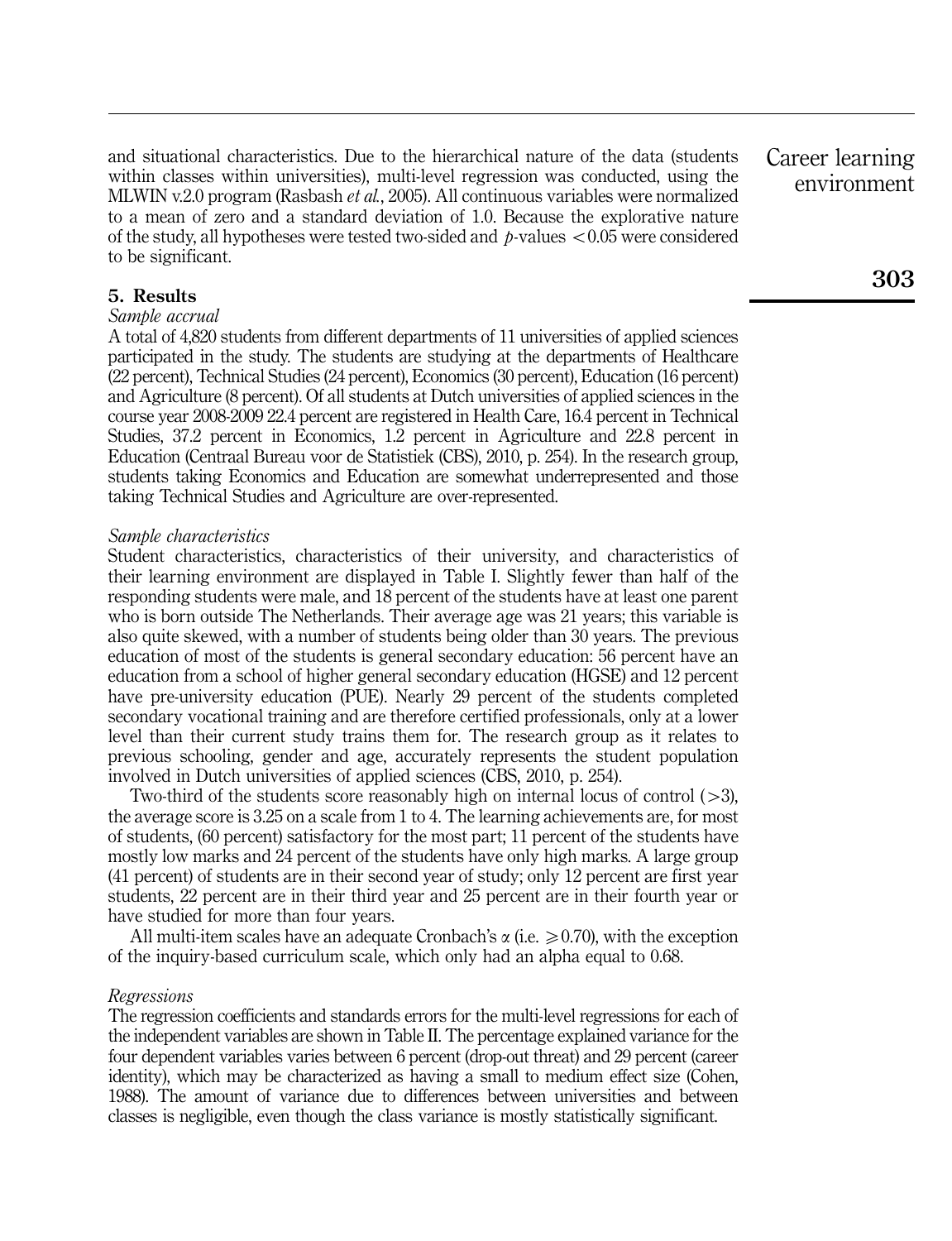| <b>JARHE</b><br>6,2                                   |                                               |                  |           | $\%$<br>missing | Cronbach's<br>$\alpha$ | Number<br>items |
|-------------------------------------------------------|-----------------------------------------------|------------------|-----------|-----------------|------------------------|-----------------|
|                                                       | Student characteristics                       | $\boldsymbol{n}$ | $\%$      |                 |                        |                 |
|                                                       | Gender Male                                   | 2,256            | 46.8      | $\mathbf{1}$    |                        | 1               |
|                                                       | Ethnicity Non-Dutch                           | 842              | 17.5      | 1.6             |                        | $\mathbf{1}$    |
| 304                                                   | Preliminary education                         |                  |           | 1.3             |                        |                 |
|                                                       | Higher general sec. education                 | 2,683            | 55.9      |                 |                        |                 |
|                                                       | Pre-university education                      | 575              | 11.9      |                 |                        |                 |
|                                                       | Secondary vocational education                | 1,390            | 28.8      |                 |                        | 1               |
|                                                       | Rest                                          | 100              | 3.4       |                 |                        |                 |
|                                                       |                                               | Mean             | <b>SD</b> |                 |                        |                 |
|                                                       | Age                                           | 20.9             | 2.8       | 3.6             |                        | 1               |
|                                                       | Internal locus of control                     | 3.25             | 0.43      | 1               | 0.70                   | 6               |
|                                                       | Learning achievement                          | 2.99             | 0.87      | $\Omega$        |                        | 1               |
|                                                       | Situational characteristics                   |                  |           |                 |                        |                 |
|                                                       | Study year                                    | 2.71             | 1.18      | 6.5             |                        | 1               |
|                                                       | Specialization                                | $\boldsymbol{n}$ | $\%$      | 0.3             |                        | 1               |
|                                                       | Healthcare                                    | 1,050            | 21.8      |                 |                        |                 |
|                                                       | Technical                                     | 1.180            | 24.5      |                 |                        |                 |
|                                                       | Economy                                       | 1,409            | 29.2      |                 |                        |                 |
|                                                       | Education                                     | 789              | 16.4      |                 |                        |                 |
|                                                       | Agriculture                                   | 378              | 7.8       |                 |                        |                 |
|                                                       | Learning environment characteristics          | Mean             | <b>SD</b> |                 |                        |                 |
|                                                       | Internships (in months)                       | 4.78             | 7.15      | 9.5             |                        | 1               |
|                                                       | Practice-based curriculum                     | 2.61             | 0.57      | 1.9             | 0.74                   | 8               |
|                                                       | Inquiry-based curriculum                      | 2.39             | 0.51      | 0.2             | 0.68                   | 7               |
|                                                       | Quantity of guidance conversation with career |                  |           |                 |                        |                 |
|                                                       | counselor                                     | 2.29             | 0.76      | 0.6             |                        | $\mathbf{1}$    |
|                                                       | Quantity of guidance conversation with mentor | 1.68             | 0.87      | 1.3             |                        | 1               |
|                                                       | Student-led conversation                      | 2.67             | 1.32      | 11.6            |                        | $\mathbf{1}$    |
|                                                       | Helping form of conversation                  | 2.54             | 0.64      | 1.5             | 0.88                   | 8               |
|                                                       | Career form of conversation                   | 2.48             | 0.63      | 1.5             | 0.82                   | $\,6$           |
|                                                       | Content of conversation: study                | 2.77             | 0.58      | 4.5             | 0.70                   | $\mathbf 5$     |
|                                                       | Content of conversation: self and future      | 2.24             | 0.65      | 5.2             | 0.81                   | $\,6$           |
|                                                       | Content of conversation: work and career      | 2.21             | 0.66      | 5.4             | 0.85                   | 6               |
|                                                       | Career competencies                           | Mean             | SD        |                 |                        |                 |
|                                                       | Career reflection                             | 2.57             | 0.50      | 0.1             | 0.84                   | 11              |
|                                                       | Work exploration                              | 2.43             | 0.55      | 0.1             | 0.79                   | 7               |
|                                                       | Career action                                 | 2.25             | 0.55      | $\overline{0}$  | 0.74                   | 7               |
|                                                       | Career networking                             | 2.38             | 0.66      | 0.3             | 0.83                   | 6               |
|                                                       | Career outcomes                               |                  |           |                 |                        |                 |
|                                                       | Learning motivation                           | 2.74             | 0.49      | $\overline{0}$  | 0.81                   | 10              |
| Table I.                                              | Career identity                               | 2.76             | 0.80      | $\overline{0}$  | 0.81                   | 10              |
| Learning environment,                                 | Certainty of career choice (1-5 scale)        | 4.79             | 0.49      | $\overline{0}$  | 0.81                   | 5               |
| personal, and situational<br>characteristics students | Drop-out threat                               | 1.20             | 0.38      | 0.2             | 0.77                   | $\overline{4}$  |
| questionnaire                                         | <b>Note:</b> $n = 4,820$                      |                  |           |                 |                        |                 |

## Career competencies

Regarding the research question about the contribution of career competencies of students to career outcome variables, the results show that career competencies explain the variance on the scores of outcome variables. Career action and work exploration are significantly beneficial for three outcomes, with moderate effect sizes. Students who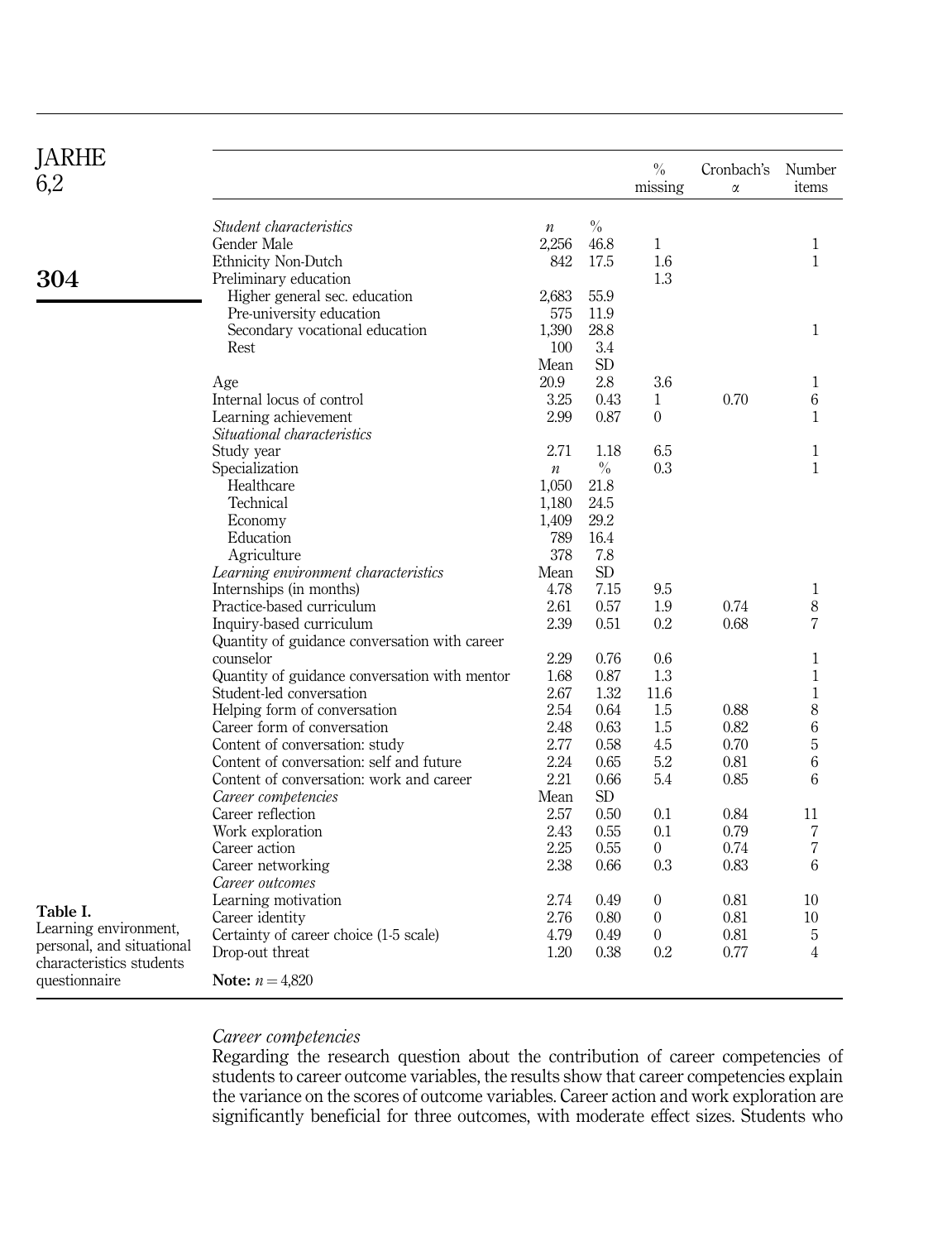|                                         | Learning<br>motivation | Career<br>identity | Certainty of<br>career choice   | Drop-out<br>threat                   | Career learning<br>environment |
|-----------------------------------------|------------------------|--------------------|---------------------------------|--------------------------------------|--------------------------------|
| Student factors                         |                        |                    |                                 |                                      |                                |
| Age                                     | $-0.027(0.016)$        | $0.058(0.014)*$    | 0.030(0.016)                    | $-0.032(0.017)$                      |                                |
| Gender (boy w.r.t. girl) (c)            | $-0.477(0.031)*$       | $-0.069(0.029)*$   | $-0.066$ $(0.032)*$             | $0.086~(0.034)*$                     |                                |
| Ethnicity (non-Dutch w.r.t.             |                        |                    |                                 |                                      | 305                            |
| Dutch $)$ (c)                           | $0.224$ $(0.036)*$     | $0.082$ $(0.034)*$ | 0.022(0.038)                    | 0.036(0.040)                         |                                |
| Previous education                      |                        |                    |                                 |                                      |                                |
| Pre-university (w.r.t.                  |                        |                    |                                 |                                      |                                |
| higher general secondary                |                        |                    |                                 |                                      |                                |
| education) (c)                          | $-0.138(0.040)*$       | $-0.084(0.039)*$   | $-0.074(0.054)$                 | 0.020(0.046)                         |                                |
| Secondary vocational                    |                        |                    |                                 |                                      |                                |
| education (w.r.t. higher                |                        |                    |                                 |                                      |                                |
| general sec. educ.) (c)                 | $0.154(0.033)*$        | $0.144(0.031)*$    | $0.115(0.034)*$                 | $-0.020(0.036)$                      |                                |
| Other (w.r.t. higher gen.               |                        |                    |                                 |                                      |                                |
| sec. educ) (c)                          | 0.132(0.094)           | 0.070(0.088)       | 0.091(0.100)                    | 0.143(0.104)                         |                                |
| Learning achievement                    | $0.200(0.014)*$        | $0.046(0.013)*$    | $0.092(0.014)*$                 | $-0.114(0.015)*$                     |                                |
| Internal locus of control               | $0.028(0.014)*$        | $0.185(0.013)*$    |                                 | $0.095(0.014)* -0.111(0.015)*$       |                                |
| Situational factors                     |                        |                    |                                 |                                      |                                |
| Specializion                            |                        |                    |                                 |                                      |                                |
| Technical (w.r.t.                       |                        |                    |                                 |                                      |                                |
| "Health Care") (c)                      | $0.307(0.116)*$        | $-0.030(0.085)$    | 0.070(0.088)                    | $-0.076(0.074)$                      |                                |
|                                         |                        |                    |                                 |                                      |                                |
| Economics (w.r.t.<br>"Health Care") (c) |                        |                    |                                 |                                      |                                |
|                                         | 0.087(0.109)           | $-0.182(0.081)$ *  | $-0.024(0.081)$                 | $-0.065(0.070)$                      |                                |
| Education (w.r.t.                       |                        |                    |                                 |                                      |                                |
| "Health Care") (c)                      | 0.145(0.149)           | $0.273(0.109)*$    | 0.152(0.107)                    | $-0.035(0.090)$                      |                                |
| Agriculture (w.r.t.                     |                        |                    |                                 |                                      |                                |
| "Health Care") (c)                      | $-0.212(0.135)$        | $-0.133(0.099)$    | $-0.303(0.104)$ *               | $-0.051(088)$                        |                                |
| Study year                              | $-0.079(0.014)*$       | $-0.032(0.013)*$   | $-0.046(0.015)* -0.022(0.015)$  |                                      |                                |
| Learning environment factors            |                        |                    |                                 |                                      |                                |
| Internships (in months)                 | 0.004(0.015)           | $-0.010(0.014)$    | $-0.032(0.015)^* -0.016(0.016)$ |                                      |                                |
| Practice-based curriculum               | $0.057(0.017)*$        | $0.128(0.015)*$    |                                 | $0.128(0.017)^* -0.087(0.018)^*$     |                                |
| Inquiry-based curriculum                | $0.115(0.016)*$        | 0.006(0.015)       |                                 | $0.103~(0.017)^*$ -0.045 $(0.018)^*$ |                                |
| Quantity of guidance                    |                        |                    |                                 |                                      |                                |
| conversation with career                |                        |                    |                                 |                                      |                                |
| counsellor                              | 0.004(0.016)           | $-0.024(0.014)$    | $-0.005(0.016)$                 | $0.041~(0.017)*$                     |                                |
| Quantity of guidance                    |                        |                    |                                 |                                      |                                |
| conversation with mentor                | $-0.002(0.015)$        | $-0.012(0.014)$    | $-0.023(0.016)$                 | 0.005(0.016)                         |                                |
| Student-led conversation                | $-0.018(0.014)$        | $-0.021(0.013)$    | $-0.005(0.015)$                 | $-0.006(0.015)$                      |                                |
| Helping form of                         |                        |                    |                                 |                                      |                                |
| conversation                            | $0.070(0.023)*$        | $0.117(0.022)*$    | $0.133(0.025)*$                 | $-0.065(0.026)$ *                    |                                |
| Career form of                          |                        |                    |                                 |                                      |                                |
| conversation                            | $-0.012(0.024)$        | $-0.098(0.022)*$   | $-0.098(0.025)$ *               | $0.070~(0.027)*$                     |                                |
| Content of conversation:                |                        |                    |                                 |                                      |                                |
| study                                   | $0.052(0.017)$ *       | $0.037(0.016)*$    |                                 | $0.036(0.018)* -0.095(0.019)*$       |                                |
| Content of conversation:                |                        |                    |                                 |                                      |                                |
| images about self and                   |                        |                    |                                 |                                      |                                |
| future                                  | $-0.121(0.022)$ *      | 0.017(0.021)       | $-0.063(0.024)$ *               | $0.116(0.025)*$                      |                                |
| Content of conversation:                |                        |                    |                                 |                                      | Table II.                      |
| work and career action                  | 0.042(0.022)           | $-0.042(0.021)$ *  | $-0.027(0.024)$                 | 0.018(0.025)                         | Results of multilevel          |
| Career competencies                     |                        |                    |                                 |                                      | regression analyses            |
| Career reflection                       | $-0.024(0.019)$        | $-0.126(0.017)$ *  | $-0.186(0.020)*$                | $0.108(0.021)*$                      | with career outcomes           |
|                                         |                        |                    |                                 | (continued)                          | as dependent variables         |
|                                         |                        |                    |                                 |                                      |                                |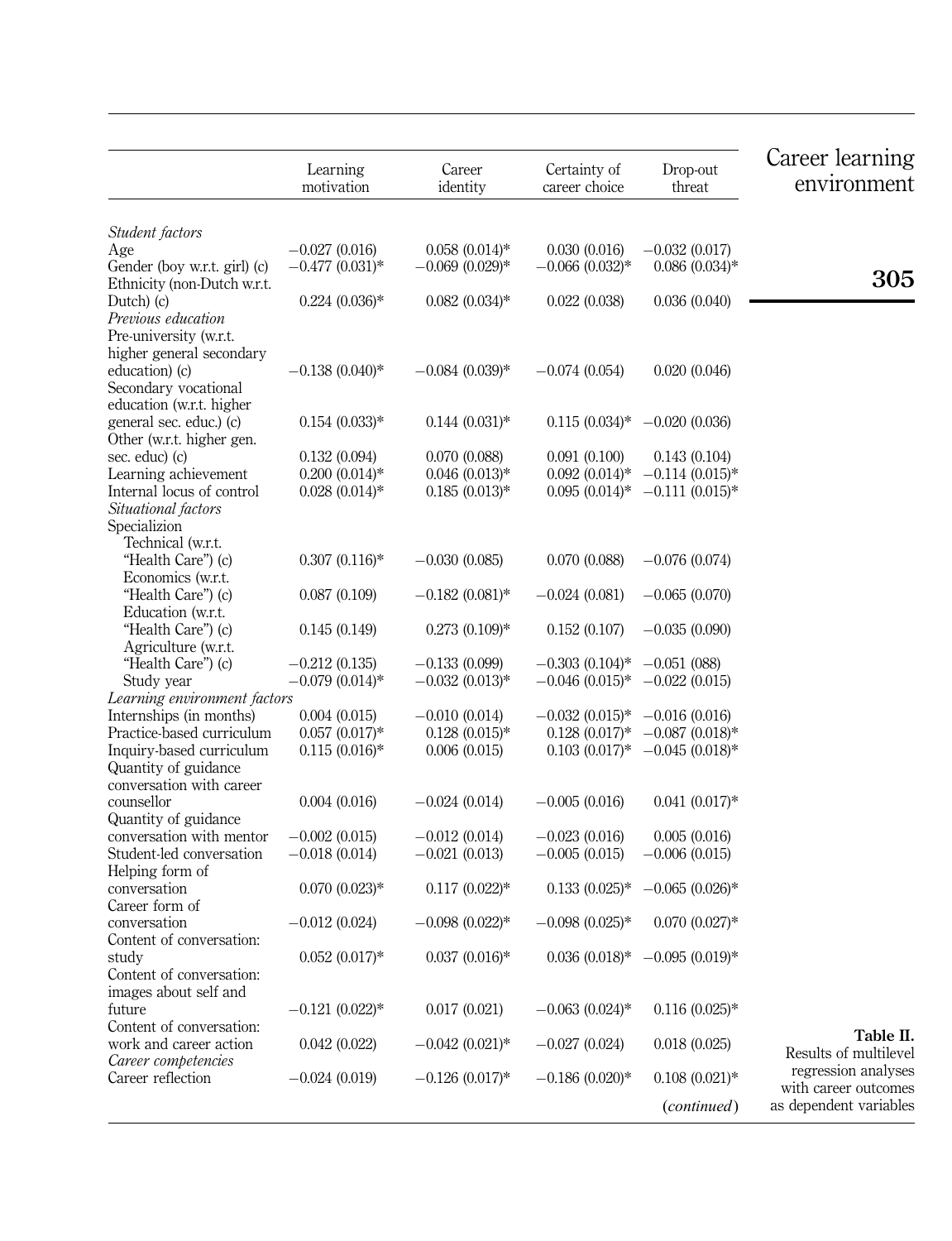| <b>JARHE</b><br>6,2 |                                                                                                                                                                                                                       | Learning<br>motivation | Career<br>identity | Certainty of<br>career choice | Drop-out<br>threat |
|---------------------|-----------------------------------------------------------------------------------------------------------------------------------------------------------------------------------------------------------------------|------------------------|--------------------|-------------------------------|--------------------|
|                     | Work exploration                                                                                                                                                                                                      | $0.064(0.022)*$        | $0.209(0.020)*$    | $0.107(0.023)*$               | $-0.013(0.024)$    |
|                     | Career action                                                                                                                                                                                                         | $0.174~(0.020)*$       | $0.142(0.018)*$    | $0.085(0.021)*$               | $-0.005(0.022)$    |
|                     | Career networking                                                                                                                                                                                                     | 0.002(0.019)           | $0.137(0.017)^*$   | $0.099(0.020)*$               | $-0.016(0.021)$    |
| 306                 | School sector variance                                                                                                                                                                                                | 0.010(0.009)           | 0.002(0.004)       | $0.010(0.005)*$               | 0.000(0.000)       |
|                     | Class variance                                                                                                                                                                                                        | $0.039(0.011)*$        | $0.027(0.008)*$    | 0.003(0.003)                  | $0.016(0.006)*$    |
|                     | Residual variance                                                                                                                                                                                                     | $0.746(0.016)*$        | $0.652(0.014)*$    | $0.849(0.018)*$               | $0.918(0.019)*$    |
|                     | Total explained variance                                                                                                                                                                                              | 0.216(22%)             | 0.287(29%)         | 0.131(13%)                    | 0.055(6%)          |
|                     | Model improvement                                                                                                                                                                                                     |                        |                    |                               |                    |
|                     | through addition of all<br>variables                                                                                                                                                                                  | $1,115$ (df $28$ )*    | 1,613 (df $28$ )*  | 674 (df $28$ )*               | 282 (df 28)*       |
|                     | Model improvement                                                                                                                                                                                                     |                        |                    |                               |                    |
|                     | through addition career                                                                                                                                                                                               |                        |                    |                               |                    |
|                     | competencies                                                                                                                                                                                                          | 174 (df $4$ )*         | 553 (df $4$ )*     | 156 (df $4$ )*                | 35 (df $4$ )*      |
| Table II.           | <b>Notes:</b> $n = 4,650$ . All continuous variables were transformed to Z-scores. Regression coefficients are<br>shown, with the standard errors between parentheses. (c), categorical variable. $*$ <i>p</i> < 0.05 |                        |                    |                               |                    |

explore work demands, opportunities and developments, and judge their career behavior as pro-active appear to be committed to their current study (learning motivation), to be certain about the choice of their study direction (certainty of career choice) and to have – based on knowledge about themselves and work – confidence in their future career (career identity). Networking proves to be related to the development of a career identity and certainty of career choice. A negative relationship between career reflection on and career identity as well certainty of career choice, and the positive relation with drop-out threat is found. This can probably be explained by the fact that students, who have not developed a career identity yet and are, therefore, uncertain about their career choice and consider to quit their study, are more likely to reflect on their aptitudes and motives (career reflection).

## Career learning environment

The results show that different aspects of the learning environment contribute to career outcome variables. A practice-based and inquiry-based curriculum proves to contribute to learning motivation, career identity (only practice-based curriculum significantly) and certainty of career choice. Moreover, students in a practice-based and inquiry-based curriculum are less likely to intend to quit their study. Also guidance conversation explains the career outcomes, but in the opposite way one should expect. The results show that helping  $-$  that is affective and informative  $-$  conversations about the study contribute to the career outcomes in a positive way; a reflective and activating form of conversation about self and future image or work and career action, however, does not. Students having more often conversations with their career counsellor are students who intend to quit their study.

## Situational and personal factors related to learning and career outcomes

Both study direction and study year explain the variance on the career outcomes. Students in technical studies claim to be more motivated for learning. Students in educational studies develop a stronger career identity, unlike students in economical studies. Students in agricultural studies are less certain about their choice for this study.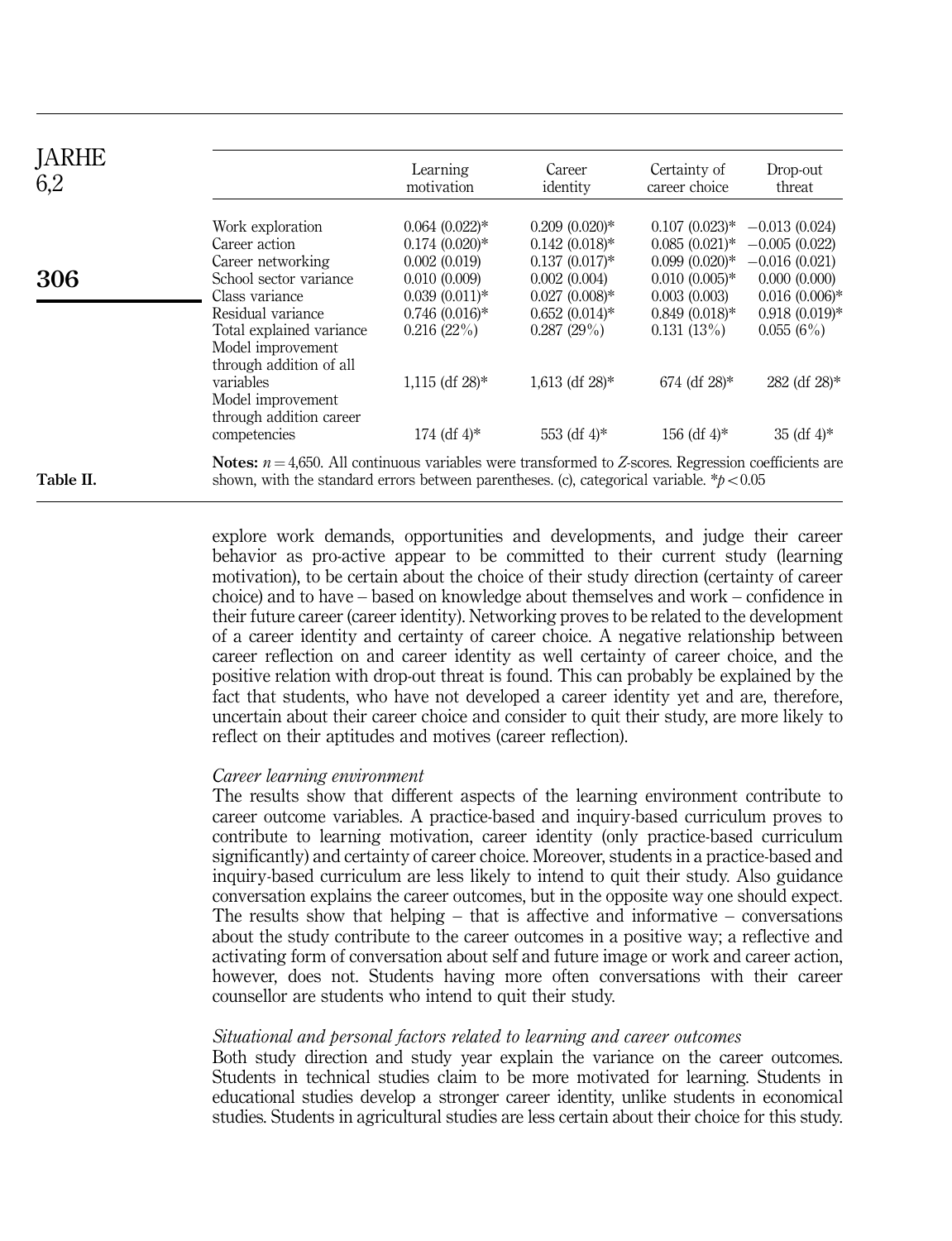As the study progresses, students seem to get less motivated, less confident about their future career based on the knowledge about themselves and work (career identity) and less certain about the study direction they have chosen.

With regard to personal factors, higher scores on learning achievement and internal locus of control are positively related to the career outcome measures, except for drop-out threat which is negatively related. Students who attended secondary vocational education as previous education, are more motivated for learning, have a stronger career identity and are more certain about their study direction choice; students that attended pre-university education are less motivated and have lower scores on career identity.

Non-Dutch students appear to experience more learning motivation and a stronger career identity than Dutch students. Older students have a stronger career identity. And girls are more motivated for learning, experience a stronger career identity, are more certain about their career choice and are less likely to intend to drop out than male students.

To compensate for the results of personal factors on career outcomes, aspects of career learning environment, with similar effect sizes, might be implemented. For example, older students have a stronger career identity. To compensate for this lack among younger students, the latter need to have a more career practice-based curriculum. Also, boys are less certain about their study direction choice. They might need, for example, more helping conversations about their study.

The lack of learning motivation of male and indigenous students, might be compensated by stimulating participation in their learning, i.e. in the promotion of an inquiry-based curriculum.

## 6. Conclusion and discussion

A high drop-out rate and a lack of learning motivation are often seen as the result of an absence of a clearly formulated career wish and a lack of perspective on a future direction. That is why, in recent years, a lot is being invested in providing guidance to stimulate students in their career development. Although a narrative career approach is preferred by leading scientists and a majority of career counselors, such an approach is considerably more expensive than providing information. As a result, the career guidance offered is still predominantly inspired by the trait-and-factor approach. But providing information does not have the expected outcomes at all: students overall are negative about the guidance they receive and consider it to a large extent useless (Mittendorff, 2010; Mittendorff et al., 2008, 2011; Winters et al., 2009; Foskett, 2004), while the drop-out rates have not changed significantly (CBS, 2010). Until now it is to a large degree unclear what the effects of various guidance and counseling interventions are and, therefore, what kind of investments have to be made. Is this paper we have investigated the relationship between career competencies on the one hand and career identity, learning motivation, certainty of career choice and threat of drop out on the other hand.

The question whether career competencies are related to career identity, learning motivation, certainty of career choice and threat of drop out is answered affirmatively in this study for the competencies work exploration, career action and networking. Despite relevant personal factors, as internal locus of control and learning achievements, students who explore work opportunities and are pro-active in their career, prove to experience a stronger career identity, feel more certain about their career choice and are more motivated for learning. Networking is related to career identity and certainty of career choice. A negative relationship is found between career reflection and career identity as well as certainty of career choice. Moreover, there is Career learning environment

307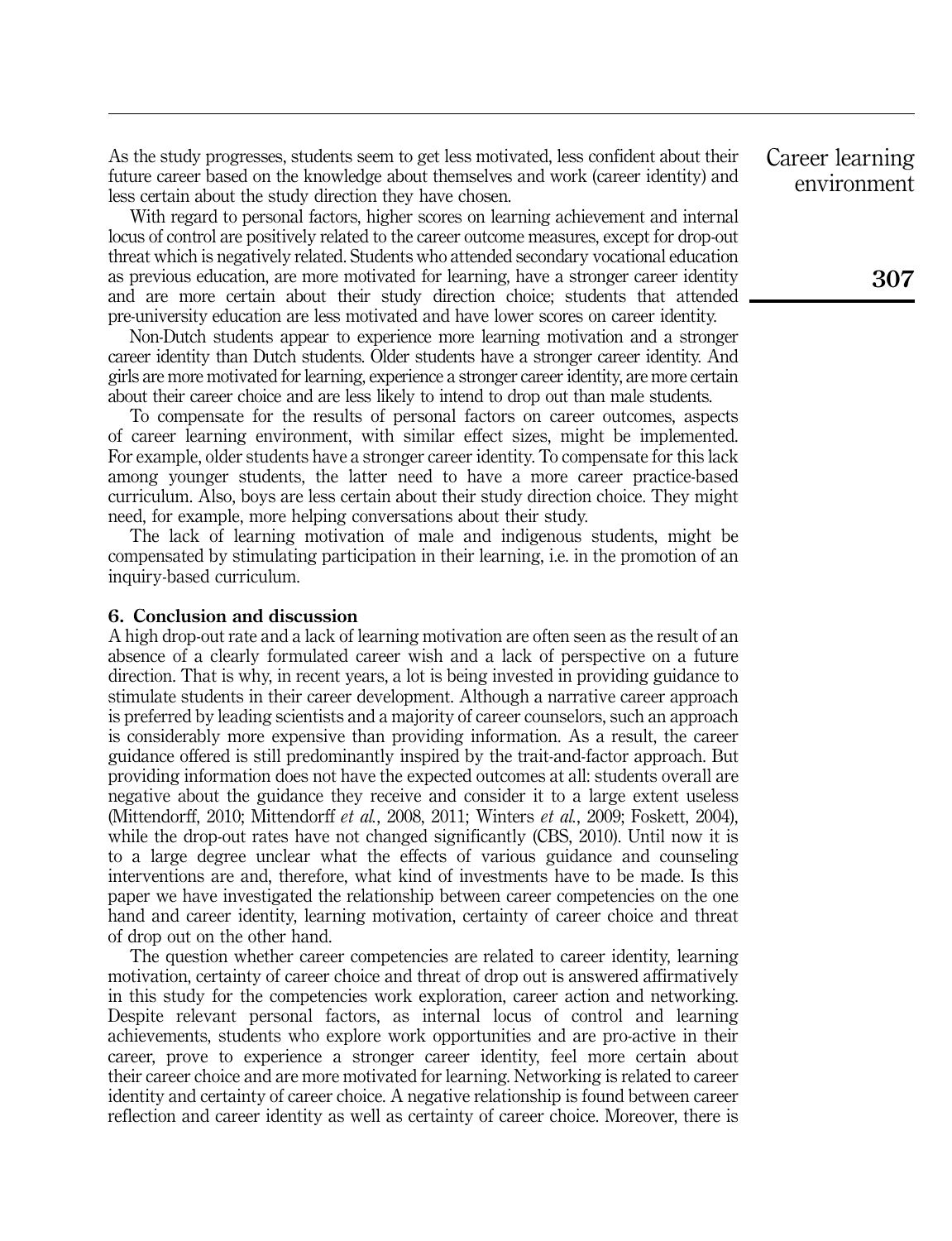positive relation between career reflection and drop-out threat. These findings might be explained by the fact that students, who have not yet developed a career identity and are, therefore, uncertain about their career choice and consider quitting their study, are more likely to reflect on their aptitudes and motives (career reflection).

The learning environment, too, contributes to career outcome variables. Students who participate in a practice-based and inquiry-based curriculum, and have helping – that is affective and informative – conversations about their study with their teachers, are more motivated for learning, are more certain of their career choice, and are less likely to quit their study. Moreover, students in a practice-based curriculum have a stronger career identity.

Against one would expect, we found that a reflective and activating form of conversation about self and future and about concrete actions regarding work and career, is negatively related to the career outcome variables. In earlier analyses on the relationship between the form and content of career conversations and career competencies, we found a positive relation between a reflective and stimulating conversation about self and future, and work and career actions on the one, and career competencies on the other hand. A helping form of conversation about study results was negatively related to career competencies (Kuijpers and Meijers, 2012). Probably, a helping and study focussed guidance gives students a feeling of certainty and motivation, but does not stimulate students to develop their career. Career focussed guidance stimulates the career development of students, but results apparently in feeling of uncertainty and less motivation for learning, probably mainly in students that are not active in their career development. Further research is necessary to explain these findings.

A limitation of this study is that, due to the cross-sectional design with no control group, no strong evidence for effectiveness can be presented. Moreover, the lack of well validated instruments limits the value of the results. The explained variance of the outcome variables, however, does indicate that there are relationships between career competencies and career learning environment on one hand, and career identity, learning motivation and certainty of choices on the other. To be more certain of the nature and extent of these relationships, the research instruments used in this study need to be further developed and tested and more complex conceptual models have to be developed. Moreover, efforts have to be made to improve the overall model fit of career competencies. One could consider variations on the four factor structure that was used here. To account for the differences between institutes, school level was incorporated in the multi-level analyses. However, the non-significant contribution on school level might be due to the limited number of institutes participating in this study. In further research more institutes should be included.

A further limitation of this study is caused by possible influences of self-selection in a two-fold way. First, some students are seeking guidance themselves, while others are in programs in which career development is built-in in the curriculum. Further study might explore differences between programs in which career counseling/career development is a built-in curricular requirement vs programs in which students opt to seek career guidance. Second, students have to choose between a university of applied sciences or a research university. However, in both types of university practice- and inquiry-based curricula are rare. Therefore, the majority of students has no option to choose for a practice- and/or inquiry-based curriculum. For a minority of students, however, there can be effects of self-selection. As a consequence, claims about educational effects must be made with caution (see DesJardins et al., 2002).

308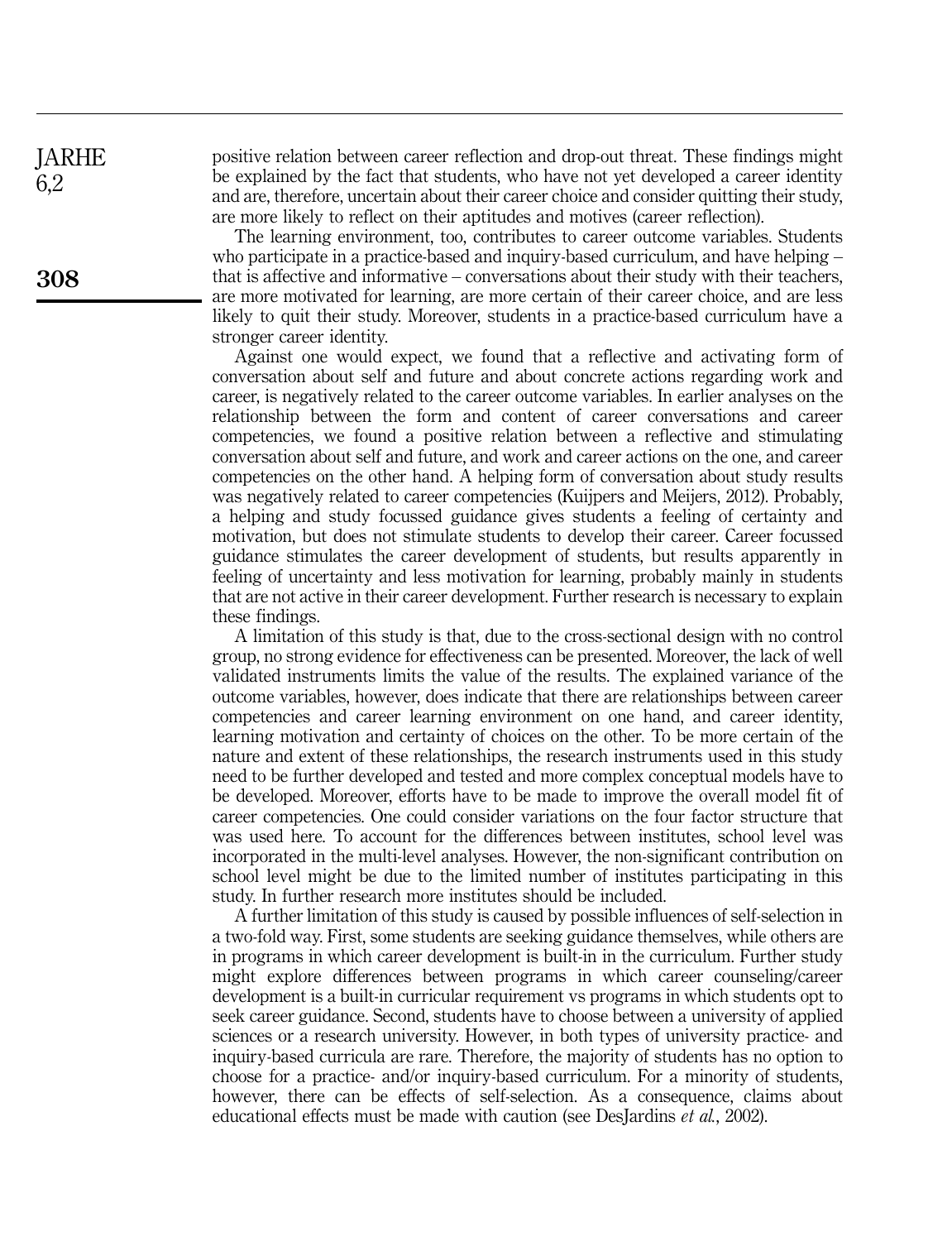#### References

- Amundson, N.E. (2010), Metaphor Making: Your Career, Your Life, Your Way, Ergon Communications, Richmond.
- Argyris, C. and Schön, D. (1974), Theory in Practice: Increasing Professional Effectiveness, Jossey-Bass, San Francisco, CA.
- Arthur, M.B., Inkson, K. and Pringle, J. (1999), The New Careers Individual Action and Economic Change, Sage, London.
- Arthur, M.B., Khapova, S.N. and Wilderom, C.P.M. (2005), "Career success in a boundaryless career world", *[Journal of Organizational Behaviour](http://emerald-prod.literatumonline.com/action/showLinks?crossref=10.1002%2Fjob.290&isi=000227340900005)*, Vol. 26 No. 2, pp. 177-202.
- Ashforth, B.E., Harrison, S.H. and Corley, K.G. (2008), "Identification in organizations: an examination of four fundamental questions", [Journal of Management](http://emerald-prod.literatumonline.com/action/showLinks?crossref=10.1177%2F0149206308316059&isi=000255691500001), Vol. 34 No. 3, pp. 325-374.
- Beck, U. (1994), "The reinvention of politics towards a theory of reflexive modernisation", in Beck, U., Giddens, A. and Lash, S. (Eds), *Reflexive Modernisation*, Polity Press, Cambridge, pp. 1-56.
- Bimrose, J. and Hearne, L. (2012), "Resilience and career adaptability: qualitative studies of adult career counseling", *[Journal of Vocational Behavior](http://emerald-prod.literatumonline.com/action/showLinks?crossref=10.1016%2Fj.jvb.2012.08.002&isi=000312474800004)*, Vol. 81 No. 3, pp. 338-344.
- Bimrose, J., Barnes, S.-A., Hughes, D. and Orton, M. (2004), What is Effective Guidance? Evidence from Longitudinal Case Studies in England, Warwick Institute for Employment Research/ University of Warwick, Coventry.
- Brusoski, G.C., Golin, A.K., Gallagher, R.P. and Moore, M. (1993), "Career group effects on career indecision: career maturity, and locus of control of undergraduate clients", *[Journal of](http://emerald-prod.literatumonline.com/action/showLinks?crossref=10.1177%2F106907279300100308)* [Career Assessment](http://emerald-prod.literatumonline.com/action/showLinks?crossref=10.1177%2F106907279300100308), Vol. 1 No. 3, pp. 309-320.
- Centraal Bureau voor de Statistiek (CBS) (2010), Statistisch Jaarboek 2010 (Statistical Year Book 2010), CBS, s-Gravenhage/Heerlen.
- Cochran, L. (1997), Career Counseling: A Narrative Approach, Sage, Thousand Oakes, CA.
- Cohen, J. (1988), Statistical Power Analysis for the Behavioral Sciences, 2nd ed., Lawrence Erlbaum Associates, Hillsdale, NJ.
- Creed, P., Prideaux, L. and Patton, W. (2005), "Antecedents and consequences of different decisional states in adolescence: a longitudinal study", *[Journal of Vocational Behavior](http://emerald-prod.literatumonline.com/action/showLinks?crossref=10.1016%2Fj.jvb.2004.08.008&isi=000233783100004)*, Vol. 67 No. 3, pp. 397-412.
- Davies, B. and Harré, R. (1990), "Positioning: the discursive production of selves", *[Journal for the](http://emerald-prod.literatumonline.com/action/showLinks?crossref=10.1111%2Fj.1468-5914.1990.tb00174.x&isi=A1990DA17500003)* [Theory of Social Behaviour](http://emerald-prod.literatumonline.com/action/showLinks?crossref=10.1111%2Fj.1468-5914.1990.tb00174.x&isi=A1990DA17500003), Vol. 20 No. 2, pp. 43-63.
- Dawis, R.V. (1996), "Vocational psychology, vocational adjustment, and the workforce: some familiar and unanticipated consequences", *Psychology*, *Public Policy*, and Law, Vol. 2 No. 3, pp. 229-248.
- De Bruijn, E., Overmaat, M., Glaudé, M., Heemskerk, I., Leeman, Y., Roeleveld, J. and Venne, L. van de (2005), "Krachtige leeromgevingen in het middelbaar beroepsonderwijs: vormgeving en effecten (Strong learning environments in secondary vocational education: design and effects)", Vol. 82 No. 1, pp. 77-95.
- Den Hertog, P.C. (1992), "De 'IE-18 locus of control'-vragenlijst: betrouwbaarheid en validiteit van een gewijzigde versie. (The IE-18 locus of control questionnaire)", Nederlands Tijdschrift voor de Psychologie, Vol. 47 No. 2, pp. 82-87.
- DesJardins, S.L., McCall, B.P., Ahlburg, D.A. and Moye, M.J. (2002), "Adding a timing light to the 'Tool Box' ", [Research in Higher Education](http://emerald-prod.literatumonline.com/action/showLinks?crossref=10.1023%2FA%3A1013022201296&isi=000179601400004), Vol. 43 No. 1, pp. 83-114.
- Dieleman, A. and Meijers, F. (2005), "Paradise lost: youth in transition in The Netherlands", in Bagnall, N. (Ed.), *Youth Transition in a Globalised Marketplace*, Nova Science, New York, NY, pp. 75-99.

environment

Career learning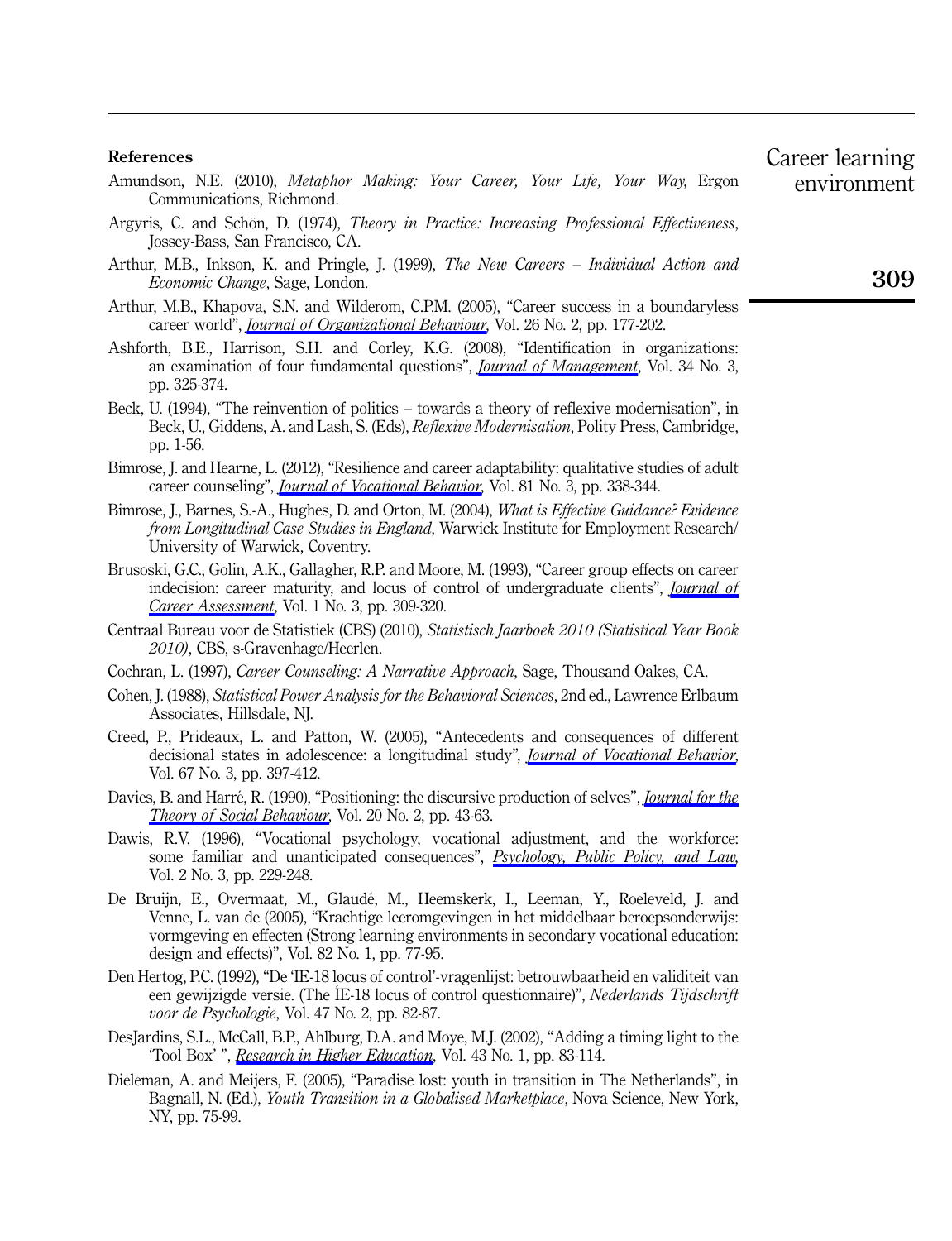| <b>JARHE</b><br>6,2 | European Commission and OECD (2004), Career Guidance: A Policy Handbook, OECD and<br>European Commission Publication, Paris and Luxembourg.                                                                                                                                                                                     |
|---------------------|---------------------------------------------------------------------------------------------------------------------------------------------------------------------------------------------------------------------------------------------------------------------------------------------------------------------------------|
|                     | Foskett, N. (2004), "IAG (Information, Advice and Guidance) and young people's participation<br>decisions 14-19", Nufield review of 14-19 education and training working paper, University<br>of Southampton, Southampton.                                                                                                      |
| 310                 | Germeijs, V. and Verschueren, K. (2007), "High school students' career decision-making process:<br>a longitudinal study of one choice", <i>Journal of Vocational Behavior</i> , Vol. 68 No. 2,<br>pp. 189-204.                                                                                                                  |
|                     | Giddens, A. (1991), Modernity and Self-Identity - The Self and Society in the Late Modern Age,<br>Polity Press, London.                                                                                                                                                                                                         |
|                     | Guindon, M.H. and Hanna, F.J. (2002), "Coincidence, happenstance, serendipity, fate, or the<br>hand of god: case studies in synchronicity", Career Development Quarterly, Vol. 50 No. 3,<br>pp. 195-208.                                                                                                                        |
|                     | Gysbers, N.C. and Henderson, P. (2005), "Designing, implementing, and managing comprehensive<br>school guidance and counselling programme", in Sink, C.A. (Ed.), Contemporary<br>School Counselling: Theory, Research, and Practice, Houghton Mifflin, Boston, MA,<br>pp. 151-188.                                              |
|                     | Hargreaves, A. (2003), Teaching in the Knowledge Society: Education in the Age of Insecurity,<br>Teachers College Press, New York, NY.                                                                                                                                                                                          |
|                     | Harrington, T.F. and Harrigan, T.A. (2006), "Practice and research in career counseling and<br>development - 2005", Career Development Quarterly, Vol. 55 No. 2, pp. 98-167.                                                                                                                                                    |
|                     | Hermans, H.J.M. and Hermans-Konopka, A. (2010), <i>Dialogical Self Theory. Positioning and</i><br>Counter-Positioning in a Globalizing Society, Cambridge University Press, Cambridge, MA.                                                                                                                                      |
|                     | Hughes, D., Bosley, S., Bowes, L. and Bysshe, S. (2002), The Economic Benefits and Guidance.<br>Research Report, Centre for Guidance Studies, University of Derby, Derby.                                                                                                                                                       |
|                     | Hughes, K.L. and Karp, M.M. (2004), School-Based Career Development: A Synthesis of the<br>Literature, Columbia University Institute on Education and the Economy Teachers<br>College, New York, NY.                                                                                                                            |
|                     | Irving, B.A. and Malik, B. (Eds) (2005), <i>Critical Reflections on Career Education and Guidance</i> :<br>Promoting Social Justice within a Global Economy, RoutledgeFarmer, London and<br>New York, NY.                                                                                                                       |
|                     | Jarvis, P. and Keeley, E.S. (2003), "From vocational decision making to career building: blueprint, real<br>games, and school counselling", <i>Professional School Counselling</i> , Vol. 6 No. 4, pp. 244-251.                                                                                                                 |
|                     | Johnson, D. (2009), "Bridging the learning divide: a study into adult learning and peer mediation<br>in the workplace", in Maclean, R. and Wilson, D.N. (Eds), <i>International Handbook of</i><br>Education For the Changing World of Work. Bridging Academic and Vocational Learning,<br>Springer, New York, NY, pp. 219-234. |
|                     | Killeen, J. (1996), "The learning and economic outcomes of guidance", in Watts, A.G., Law, B.,<br>Killeen, J., Kidd, J.M. and Hawthorn, R. (Eds), Rethinking Careers Education and Guidance.<br><i>Theory, Policy and Practice, Routledge, London and New York, NY, pp. 72-94.</i>                                              |
|                     | Killeen, J., White, M. and Watts, A.G. (1992), The Economic Value of Careers Guidance, Policy<br>Studies Institute/Department for Education and Employment, London.                                                                                                                                                             |
|                     | Killeen, J., Edwards, A., Barnes, A. and Watts, A.G. (1999), "Evaluating the UK national pilot of<br>The Real Game: Technical report on the quantitative analysis of learning outcomes",<br>NICEC Project Report, Careers Research and Advisory Centre, Cambridge, MA.                                                          |
|                     | Krieshok, T.S., Black, M.D. and McKay, R.A. (2009), "Career decision making: the limits of<br>rationality and the abundance of non-conscious processes", <i>Journal of Vocational Behavior</i> ,<br>Vol. 76 No. 3, pp. 275-290.                                                                                                 |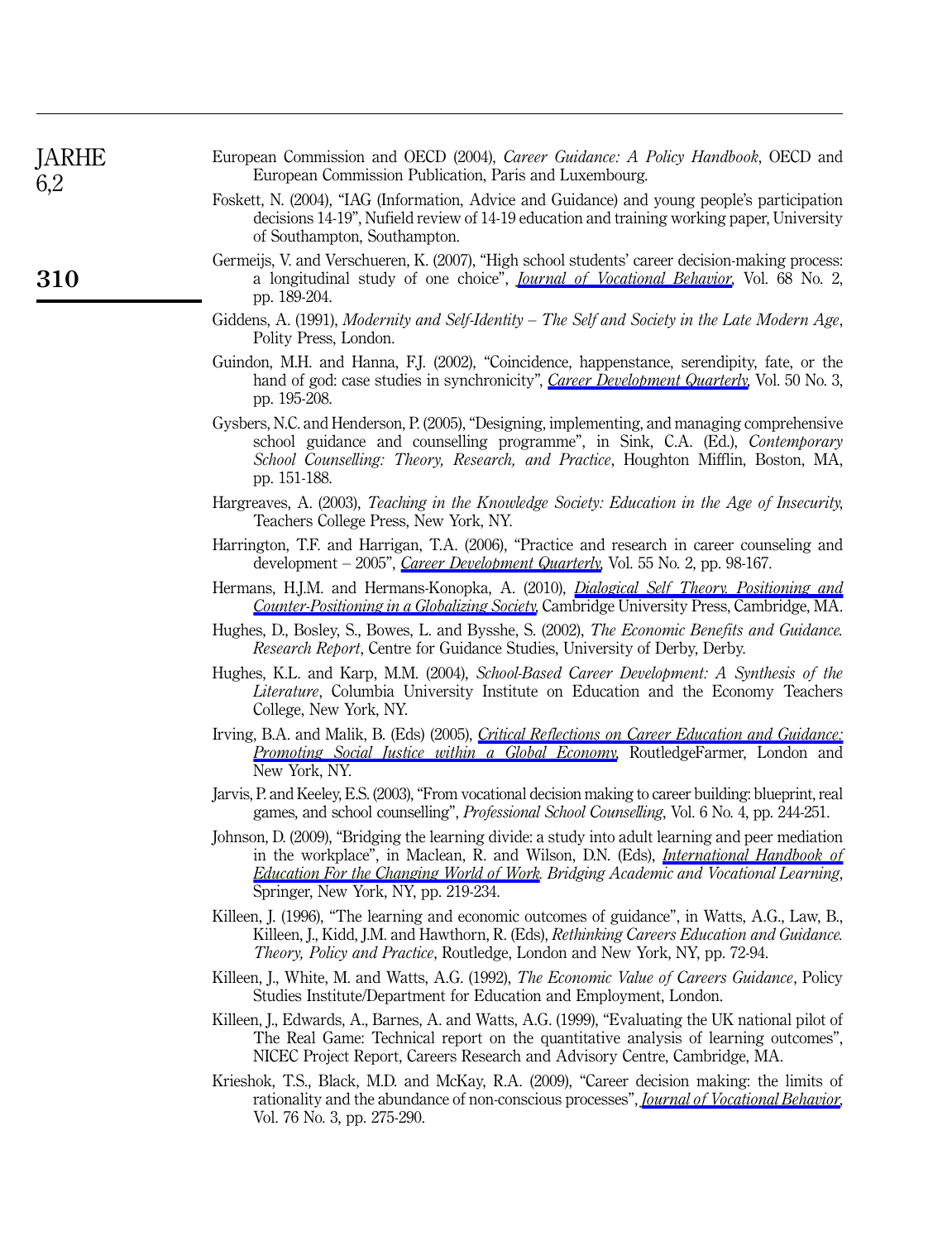| Kronman, A.T. (2007), Education's End: Why Our Colleges and Universities Have Given Up on the | Career learning |
|-----------------------------------------------------------------------------------------------|-----------------|
| <i>Meaning of Life</i> , Yale University Press, New Haven, CT and London.                     | environment     |

- Krumboltz, J.D. and Worthington, R. (1999), "The school-to-work transition from a learning theory perspective", *[Career Development Quarterly](http://emerald-prod.literatumonline.com/action/showLinks?crossref=10.1002%2Fj.2161-0045.1999.tb00740.x&isi=000081141400003)*, Vol. 47 No. 4, pp. 312-326.
- Kuijpers, M. (2007), Loopbaanontwikkeling in het beroepsonderwijs (Career Learning in Vocatioal Education), De Haagse Hogeschool, Den Haag.
- Kuijpers, M. and Meijers, F. (2012), "Learning for now or later? Career competencies among students in higher vocational education in the Netherlands", [Studies in Higher Education](http://emerald-prod.literatumonline.com/action/showLinks?crossref=10.1080%2F03075079.2010.523144&isi=000304041400006), Vol. 37 No. 4, pp. 449-467.
- Kuijpers, M., Meijers, F. and Gundy, C. (2011), "The relationship between learning environment and career competencies of students in vocational education", *[Journal of Vocational](http://emerald-prod.literatumonline.com/action/showLinks?crossref=10.1016%2Fj.jvb.2010.05.005&isi=000286168300003)* [Behavior](http://emerald-prod.literatumonline.com/action/showLinks?crossref=10.1016%2Fj.jvb.2010.05.005&isi=000286168300003), Vol. 78 No. 1, pp. 21-30.
- Kuijpers, M.A.C.T. and Scheerens, J. (2006), "Career competencies for the modern career", [Journal of Career Development](http://emerald-prod.literatumonline.com/action/showLinks?crossref=10.1177%2F0894845305283006&isi=000240604800001), Vol. 32 No. 3, pp. 303-319.
- LaPointe, K. (2010), "Narrating career, positioning identity: career identity as a narrative practice", [Journal of Vocational Behavior](http://emerald-prod.literatumonline.com/action/showLinks?crossref=10.1016%2Fj.jvb.2010.04.003&isi=000279267200001), Vol. 77 No. 1, pp. 1-9.
- Law, B. (2005), "Integrated information, advice & guidance 14-19 and beyond", available at: www.hihohiho.com (accessed December 5, 2010).
- Lengelle, R., Meijers, F., Poell, M. and Post, M. (2013), "The effects of creative, expressive, and reflective writing on career learning: an explorative study", *[Journal of Vocational Behavior](http://emerald-prod.literatumonline.com/action/showLinks?crossref=10.1016%2Fj.jvb.2013.06.014&isi=000327226900021)*, Vol. 83 No. 4, pp. 419-427.
- Lent, R.W., Larkin, K.C. and Hasegawa, C.S. (1986), "Effects of a 'focused interest' career course approach for college students", *[Vocational Guidance Quarterly](http://emerald-prod.literatumonline.com/action/showLinks?crossref=10.1002%2Fj.2164-585X.1986.tb01117.x)*, Vol. 34 No. 3, pp. 151-159.
- Light, R. (2001), Making the Most of College. Students Speak their Minds, Harvard University Press, Cambridge, MA.
- McWhirter, E.H., Rasheed, S. and Crothers, M. (2000), "The effects of high school career education on social-cognitive variables", *[Journal of Counseling Psychology](http://emerald-prod.literatumonline.com/action/showLinks?crossref=10.1037%2F0022-0167.47.3.330&isi=000088342300004)*, Vol. 47 No. 3, pp. 330-341.
- Meijers, F. (2001), "The effects of the marketisation of career guidance services in The Netherlands", [International Journal for the Advancement of Counselling](http://emerald-prod.literatumonline.com/action/showLinks?crossref=10.1023%2FA%3A1010671606971), Vol. 23 No. 2, pp. 131-149.
- Meijers, F. (2008), "Mentoring in Dutch vocational education: an unfulfilled promise", *[British](http://emerald-prod.literatumonline.com/action/showLinks?crossref=10.1080%2F03069880802090008&isi=000257469200002)* [Journal of Guidance and Counselling](http://emerald-prod.literatumonline.com/action/showLinks?crossref=10.1080%2F03069880802090008&isi=000257469200002), Vol. 36 No. 3, pp. 235-252.
- Meijers, F. and Lengelle, R. (2012), "Narratives at work: the development of career identity", [British Journal of Guidance and Counselling](http://emerald-prod.literatumonline.com/action/showLinks?crossref=10.1080%2F03069885.2012.665159&isi=000304328100004), Vol. 40 No. 2, pp. 157-177.
- Meijers, F., Kuijpers, M. and Gundy, C. (2013), "The relation between career competencies, career identity, motivation and quality of choice", *[International Journal for Educational and](http://emerald-prod.literatumonline.com/action/showLinks?crossref=10.1007%2Fs10775-012-9237-4)* [Vocational Guidance](http://emerald-prod.literatumonline.com/action/showLinks?crossref=10.1007%2Fs10775-012-9237-4), Vol. 13 No. 1, pp. 47-66.
- Mitchell, L.K. and Krumboltz, J.D. (1996), "Social learning approach to career decision making: Krumboltz's Theory", in Brown, D., Brooks, L. and Associates (Eds), Career Choice and Development, Jossey-Bass, San Francisco, CA, pp. 145-196.
- Mitchell, K.E., Levin, A.S. and Krumboltz, J.D. (1999), "Planned happenstance: constructing unexpected career opportunities", *[Journal of Counselling and Development](http://emerald-prod.literatumonline.com/action/showLinks?crossref=10.1002%2Fj.1556-6676.1999.tb02431.x)*, Vol. 77 No. 2, pp. 115-124.
- Mittendorff, K. (2010), "Career conversations in senior secondary vocational education", PhD-thesis, School of Education University of Technology Eindhoven, Eindhoven.
- Mittendorff, K., den Brok, P. and Beijaard, D. (2011), "Students' perceptions of career conversations with their teachers", *[Teaching and Teacher Education](http://emerald-prod.literatumonline.com/action/showLinks?crossref=10.1016%2Fj.tate.2010.10.005&isi=000287904100003)*, Vol. 27 No. 3, pp. 515-523.

# 311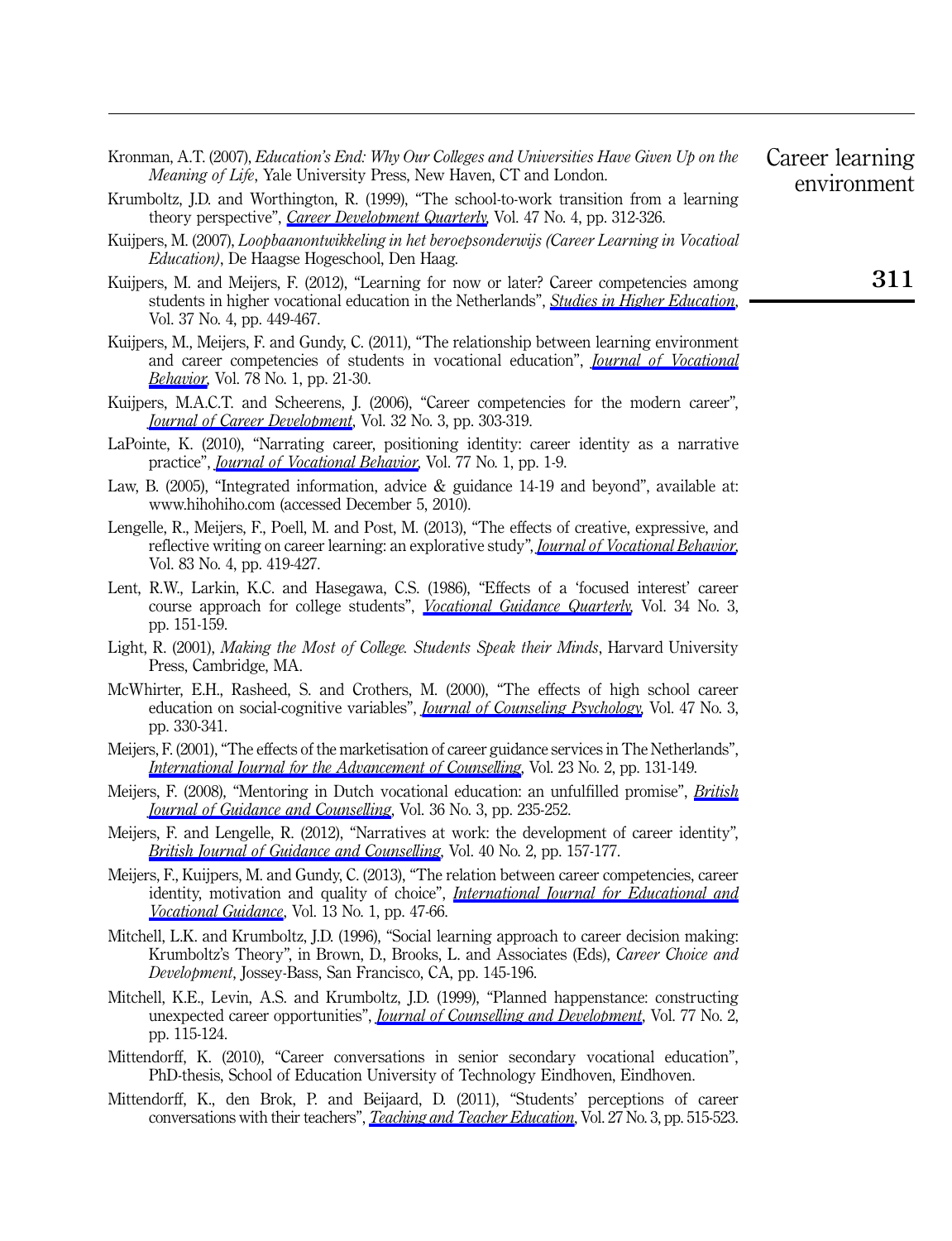| <b>JARHE</b><br>6,2 | Mittendorff, K., Jochems, W., Meijers, F. and den Brok, P. (2008), "Differences and similarities in<br>the use of the portfolio and personal development plan for career guidance in various<br>vocational schools in The Netherlands", <i>Journal of Vocational Education and Training</i> ,<br>Vol. 60 No. 1, pp. 75-91. |  |  |  |
|---------------------|----------------------------------------------------------------------------------------------------------------------------------------------------------------------------------------------------------------------------------------------------------------------------------------------------------------------------|--|--|--|
|                     | Nichols, S.L. and Berliner, D.C. (2007), <i>Collateral Damage: How High Stakes Testing Corrupts</i><br>America's Schools, Harvard University Press, Cambridge, MA.                                                                                                                                                         |  |  |  |
| 312                 | Oliver, L.W. and Spokane, A.R. (1988), "Career-intervention outcomes: what contributes to client<br>gain?", Journal of Counseling Psychology, Vol. 35 No. 4, pp. 447-462.                                                                                                                                                  |  |  |  |
|                     | Organisation for Economic Co-operation and Development (OECD) (2004), Career Guidance and<br>Public Policy: Bridging the Gap, OECD Publishing, Paris.                                                                                                                                                                      |  |  |  |
|                     | Organisation for Economic Co-operation and Development (2006), Are Students Ready for<br>a Technology-Rich World? What PISA Studies Tell Us, OECD Publishing, Paris.                                                                                                                                                       |  |  |  |
|                     | Patton, W., Bartrum, D.A. and Creed, P.A. (2004), "Gender differences for optimism, self-esteem,<br>expectations and goals in predicting career planning and exploration in adolescents",<br><i>International Journal for Educational and Vocational Guidance</i> , Vol. 4 No. 2, pp. 193-209.                             |  |  |  |
|                     | Parsad, B., Alexander, D., Farris, E. and Hudson, L. (2003), <i>High School Guidance Counselling</i> .<br>(NCES 2003-015), U.S. Department of Education, National Center for Education Statistics,<br>Washington, DC.                                                                                                      |  |  |  |
|                     | Prawat, R.S. (1998), "Current self-regulation views of learning and motivation viewed through<br>a Deweyan lens: the problems with dualism", American Educational Research Journal,<br>Vol. 35 No. 2, pp. 199-224.                                                                                                         |  |  |  |
|                     | Pryor, R.G.L. and Bright, J.E.H. (2011), The Chaos Theory of Careers, Routledge, New York, NY<br>and London.                                                                                                                                                                                                               |  |  |  |
|                     | Rasbash, J., Charlton, C., Browne, J.W., Healy, M. and Cameron, B. (2005), MLwiN Version 2.02,<br>Centre for Multilevel Modelling, University of Bristol, Bristol.                                                                                                                                                         |  |  |  |
|                     | Reid, H. and West, L. (2011), "Struggling for space: narrative methods and the crisis of<br>professionalism in career guidance in England", <i>British Journal of Guidance and</i><br>Counselling, Vol. 39 No. 5, pp. 397-410.                                                                                             |  |  |  |
|                     | Riverin-Simard, D. (2000), "Career development in a changing context of the second part of<br>working life", in Collin, A. and Young, R.A. (Eds), <i>The Future of Career</i> , Cambridge<br>University Press, Cambridge, pp. 115-130.                                                                                     |  |  |  |
|                     | Rotter, J.B. (1966), "Generalized expectancies for internal versus external control of<br>reinforcement", <i>Psychological Monographs</i> , Vol. 80 No. 1, pp. 1-28.                                                                                                                                                       |  |  |  |
|                     | Rowland, K.D. (2004), "Career decision-making skills of high school students in the Bahamas",<br><i><u>Journal of Career Development</u></i> , Vol. 31 No. 1, pp. 1-13.                                                                                                                                                    |  |  |  |
|                     | Sampson, J., Reardon, R.C., Peterson, G.W. and Lenz, J. (2003), Career Counselling and Services:<br>A Cognitive Information Processing Approach – Accountability and Evaluation in Career<br>Services, Wadsworth Thomson Learning, Florida State University, Tallahassee.                                                  |  |  |  |
|                     | Savickas, M. (1990), "The career-decision making course: description and field test", <i>Career</i><br><b>Development Quarterly, Vol. 47 No. 4, pp. 326-336.</b>                                                                                                                                                           |  |  |  |
|                     | Savickas, M. (2002), "Career construction: a developmental theory of vocational behaviour",<br>in Brown, D.A. (Ed.), Career Choice and Development, Jossey-Bass, San Francisco, CA,<br>pp. 149-205.                                                                                                                        |  |  |  |
|                     | Savickas, M.L. (2013), "Career construction theory and practice", in Brown, S.D. and Lent, R.V.<br>(Eds), Career Devolopment and Counselling: Putting Theory and Research to Work,<br>John Wiley and Sons, Hoboken, NJ, pp. 147-185.                                                                                       |  |  |  |
|                     | Savickas, M.L., Nota, L., Rossier, J., Dauwalder, J.P., Duarte, M.E., Guichard, J., Soresi, S.,<br>Van Esbroeck, R. and Van Vianen, A.E.M. (2010), "Life designing: a paradigm for career<br>Construction in the 21th century", <i>Journal of Vocational Behavior</i> , Vol. 75 No. 2, pp. 239-250.                        |  |  |  |